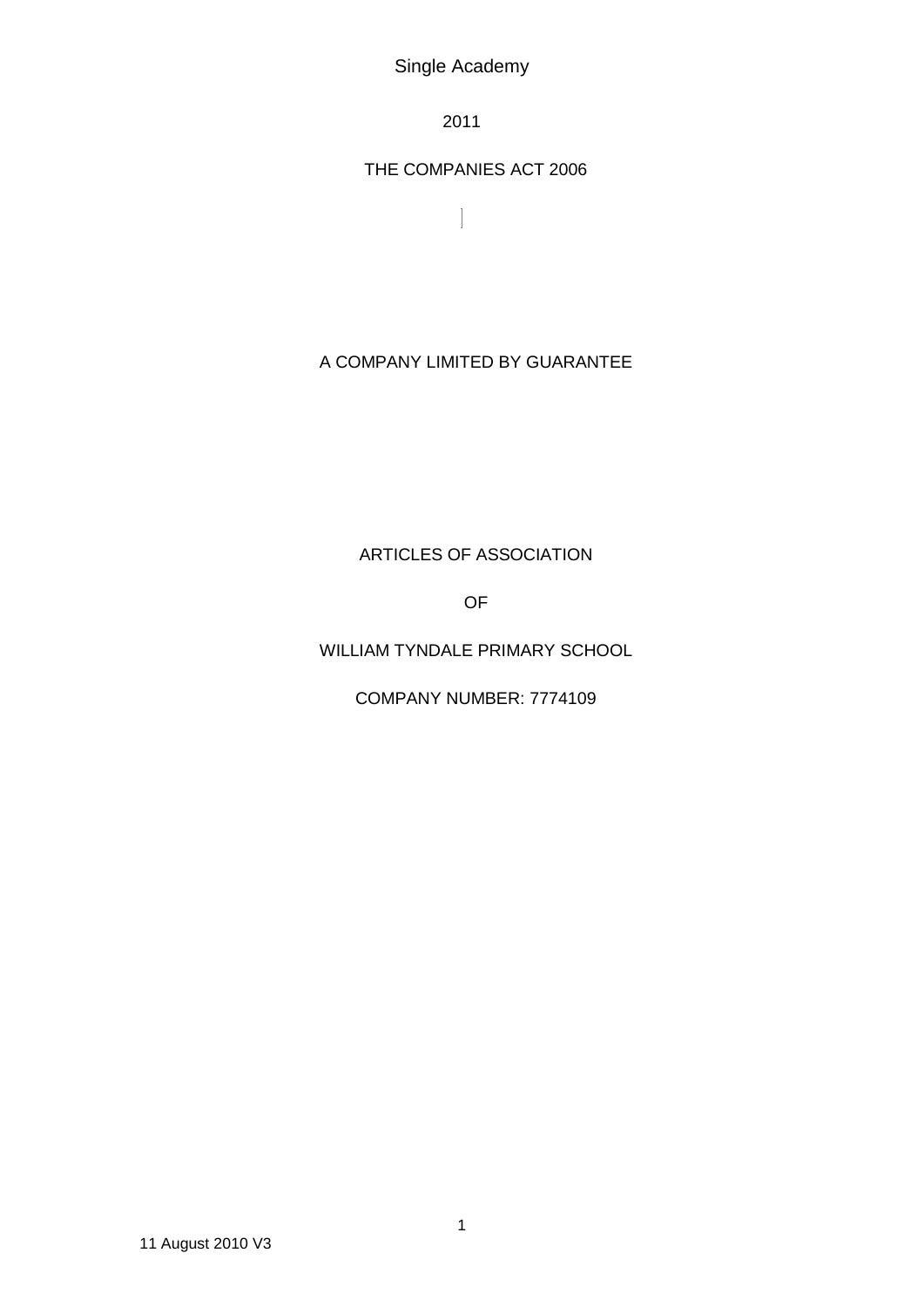Single Academy

### THE COMPANIES ACT 2006

### COMPANY LIMITED BY GUARANTEE

### ARTICLES OF ASSOCIATION

### OF

### WILLIAM TYNDALE PRIMARY SCHOOL

### INTERPRETATION

- 1. In these Articles:
	- a. "the Academy" means the school referred to in Article 4 and established by the Academy Trust;
	- b. "Academy Financial Year" means the academic year from 1<sup>st</sup> of September to 31<sup>st</sup> of August in any year;
	- c. "the Academy Trust" means the company intended to be regulated by these Articles and referred to in Article 2;
	- d. "Additional Governors" means the Governors appointed pursuant to Article 62 and 62A;
	- e. "the Articles" means these Articles of Association of the Academy Trust;
	- f. "Chief Inspector" means Her Majesty's Chief Inspector of Education, Children's Services and Skills or his successor:
	- g. "clear days" in relation to the period of a notice means the period excluding the day when the notice is given or deemed to be given and the day on which it is given or on which it is to take effect;
	- h. Community Governors means Governors appointed under Article 50
	- i. "financial expert" means an individual, company or firm who is authorised to give investment advice under the Financial Services and Markets Act 2000;
	- j. "Funding Agreement" means the agreement made under section 1 of the Academies Act 2010 between the Academy Trust and the Secretary of State to establish the Academy;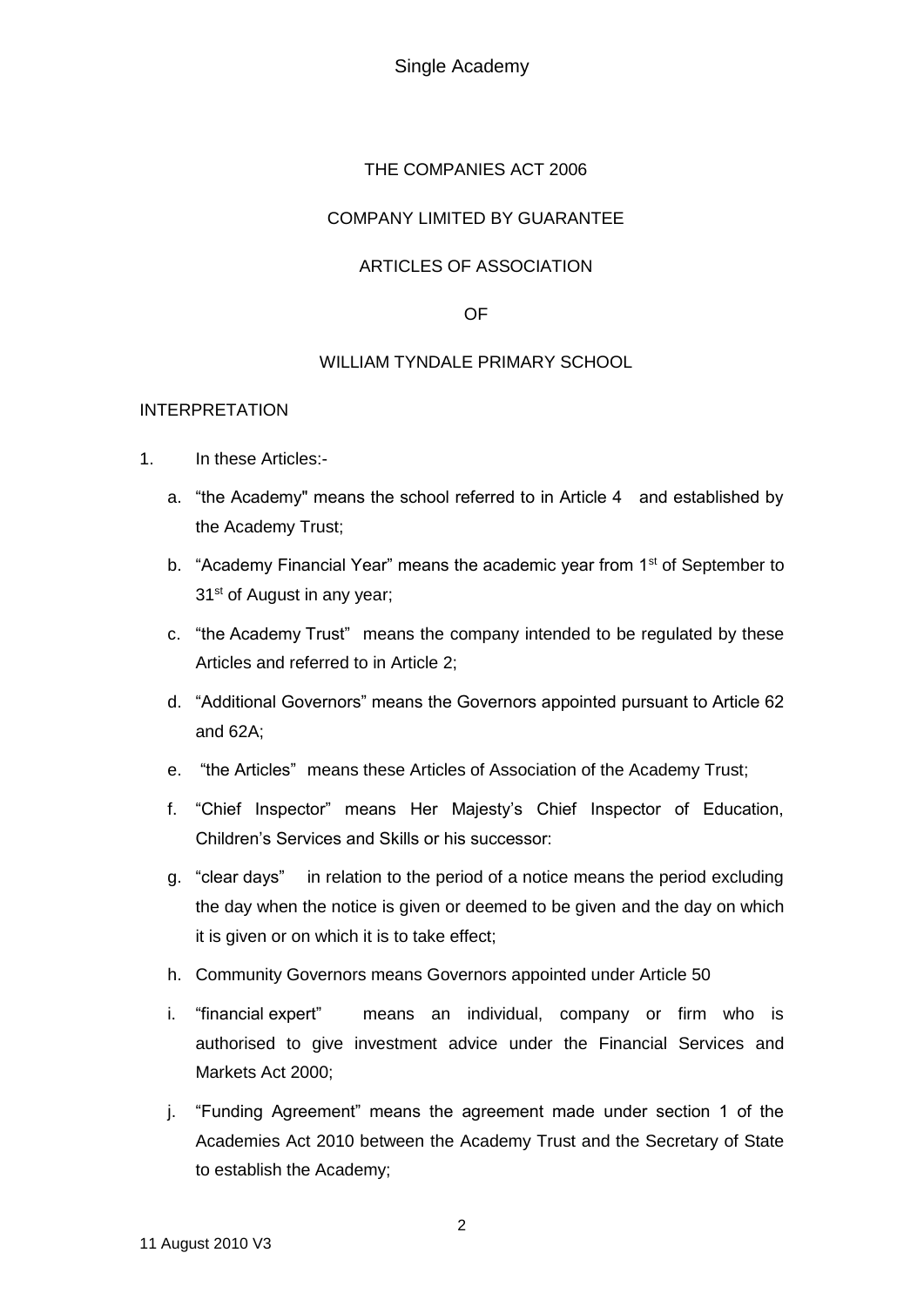- k. "Further Governors" means the Governors appointed pursuant to Article 63 ;
- l. "the Governors" means the directors of the Academy Trust (and "Governor" means any one of those directors), subject to the definition of this term at Article 6.9(b) in relation to Articles 6.2-6.9;
- m. "Head Teacher" means the Head Teacher of the Academy;
- n. "the LA" means the local authority covering the area in which the Academy is situated;
- o. "Local Authority Associated Persons" means any person associated with any local authority within the meaning given in section 69 of the Local Government and Housing Act 1989;
- p. "Member" means a member of the Academy Trust and someone who as such is bound by the undertaking contained in Article 8 ;
- q. "the Memorandum" means the Memorandum of Association of the Academy Trust;
- r. "Office" means the registered office of the Academy Trust;
- s. "the Parent Governors" means the Governors appointed pursuant to Articles 53 to 58 inclusive;
- t. "Principal Regulator" means the body or person appointed as the Principal Regulator under the Charities Act 2006;
- u. "the seal" means the common seal of the Academy Trust if it has one;
- v. "Secretary" means the secretary of the Academy Trust or any other person appointed to perform the duties of the secretary of the Academy Trust, including a joint, assistant or deputy secretary;
- w. "Secretary of State" means the Secretary of State for Education or successor;
- x. "Staff Governor" means an employee of the Academy Trust who may be appointed as a Governor pursuant to Article 50A;
- y. "teacher" means a person employed under a contract of employment or a contract for services or otherwise engaged to provide his services as a teacher at the Academy;
- z. "the United Kingdom" means Great Britain and Northern Ireland;

aa. words importing the masculine gender only shall include the feminine gender.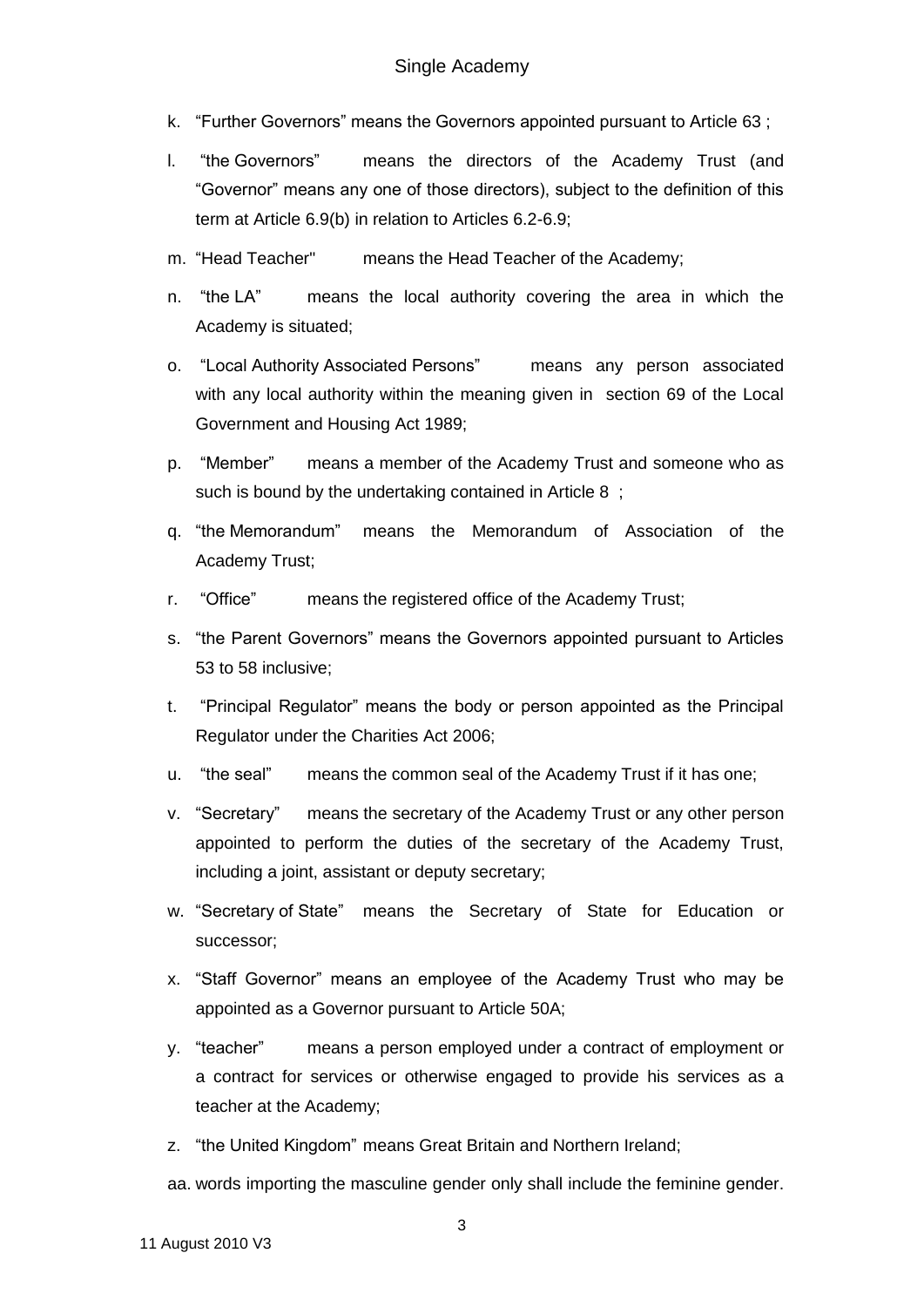Words importing the singular number shall include the plural number, and vice versa;

- bb. subject as aforesaid, words or expressions contained in these Articles shall, unless the context requires otherwise, bear the same meaning as in the Companies Act 2006, as appropriate;
- cc. any reference to a statute or statutory provision shall include any statute or statutory provision which replaces or supersedes such statute or statutory provision including any modification or amendment thereto.
- 2. The company's name is William Tyndale Primary School (and in this document it is called "**the Academy Trust**").
- 3. The Academy Trust's registered office is to be situated in England and Wales.

### **OBJECT**

- 4. The Academy Trust's object ("**the Object**") is specifically restricted to the following: to advance for the public benefit education in the United Kingdom, in particular but without prejudice to the generality of the foregoing by establishing, maintaining, carrying on, managing and developing a school offering a broad and balanced curriculum ("the Academy").
- 5. In furtherance of the Object but not further or otherwise the Academy Trust may exercise the following powers:-
	- (a) to draw, make, accept, endorse, discount, execute and issue promissory notes, bills, cheques and other instruments, and to operate bank accounts in the name of the Academy Trust;
	- (b) to raise funds and to invite and receive contributions provided that in raising funds the Academy Trust shall not undertake any substantial permanent trading activities and shall conform to any relevant statutory regulations;
	- (c) to acquire, alter, improve and (subject to such consents as may be required by law) to charge or otherwise dispose of property;
	- (d) subject to Article 6 below to employ such staff, as are necessary for the proper pursuit of the Object and to make all reasonable and necessary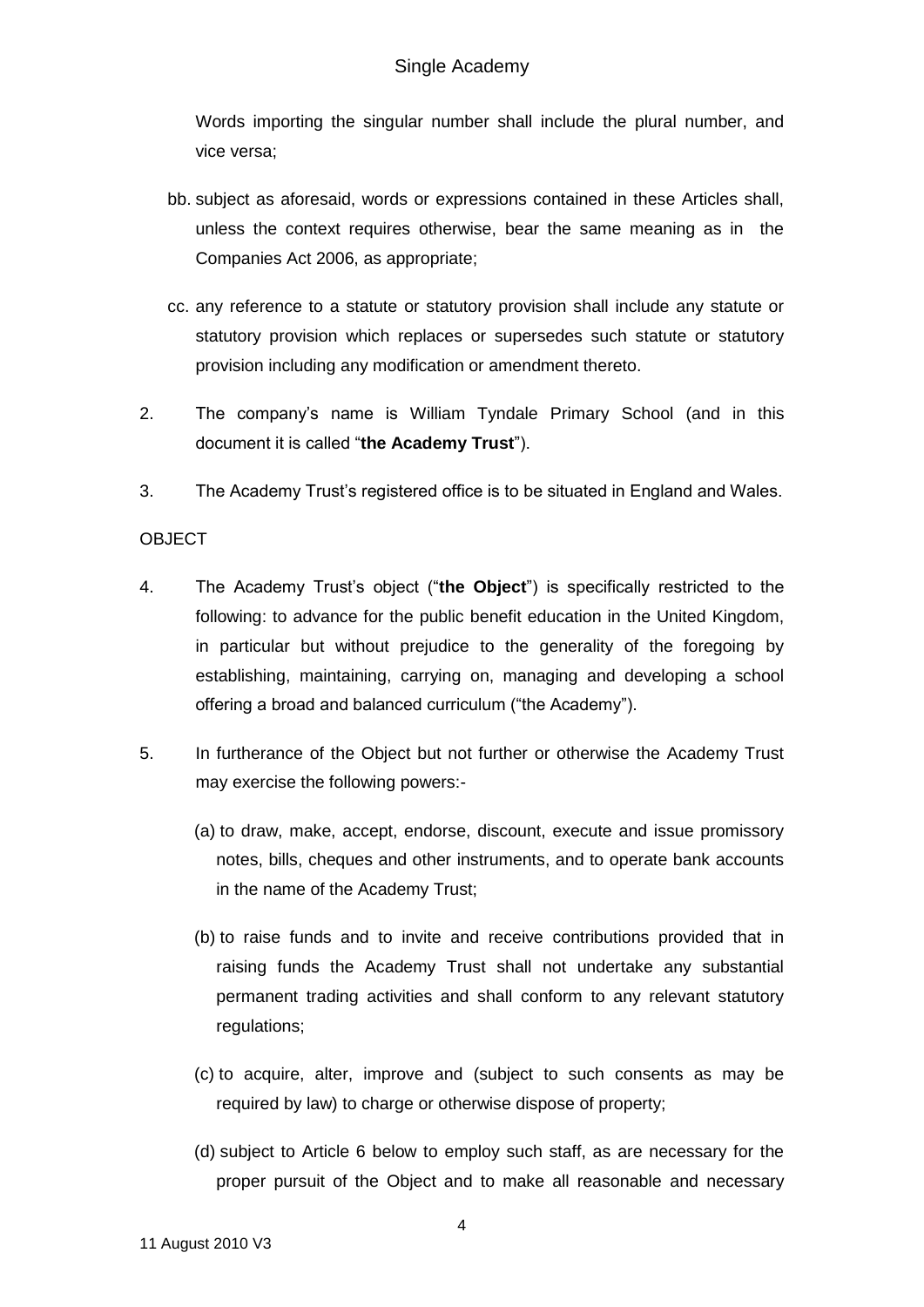provision for the payments of pensions and superannuation to staff and their dependants;

- (e) to establish or support, whether financially or otherwise, any charitable trusts, associations or institutions formed for all or any of the Object;
- (f) to co-operate with other charities, other independent and maintained schools, voluntary bodies and statutory authorities operating in furtherance of the Object and to exchange information and advice with them;
- (g) to pay out of funds of the Academy Trust the costs, charges and expenses of and incidental to the formation and registration of the Academy Trust;
- (h) to establish, maintain, carry on, manage and develop the Academy at Upper Street, Islington, London, N1 2GG;
- (i) to offer scholarships, exhibitions, prizes and awards to pupils and former pupils, and otherwise to encourage and assist pupils and former pupils;
- (j) to provide educational facilities and services to students of all ages and the wider community for the public benefit;
- (k) to carry out research into the development and application of new techniques in education in particular in relation to the areas of curricular specialisation of the Academy and to its approach to curriculum development and delivery and to publish the results of such research, and to develop means of benefiting from application of the experience of industry, commerce, other schools and the voluntary sector to the education of pupils in academies;
- (l) subject to such consents as may be required by law and/or by any contract entered into by or on behalf of the Academy Trust to borrow and raise money for the furtherance of the Object in such manner and on such security as the Academy Trust may think fit;
- (m) to deposit or invest any funds of the Academy Trust not immediately required for the furtherance of its Object(but to invest only after obtaining such advice from a financial expert as the Governors consider necessary and having regard to the suitability of investments and the need for diversification);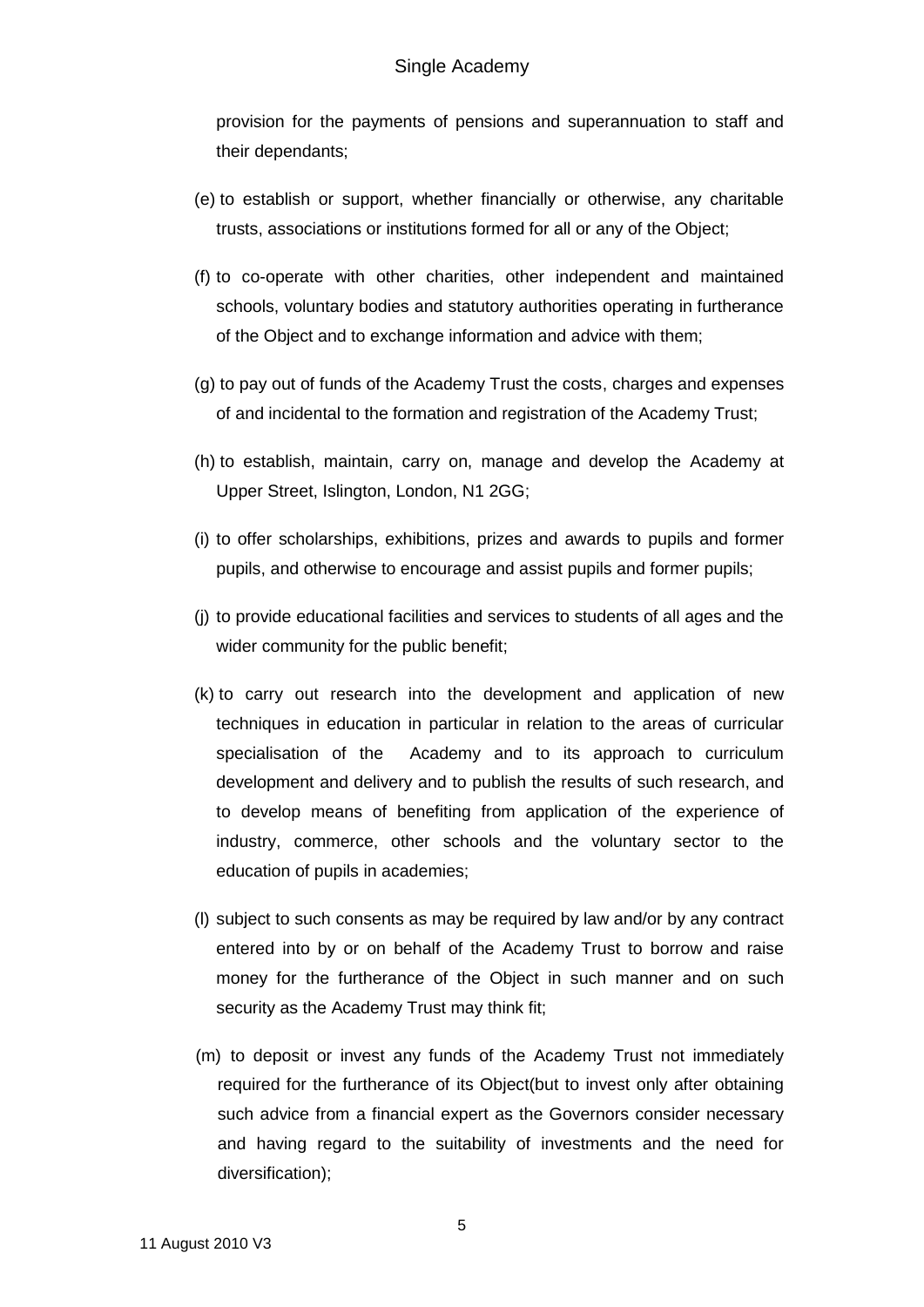- (n) to delegate the management of investments to a financial expert, but only on terms that:
	- (i) the investment policy is set down in writing for the financial expert by the Governors;
	- (ii) every transaction is reported promptly to the Governors;
	- (iii) the performance of the investments is reviewed regularly with the Governors;
	- (iv) the Governors are entitled to cancel the delegation arrangement at any time;
	- (v) the investment policy and the delegation arrangement are reviewed at least once a year;
	- (vi) all payments due to the financial expert are on a scale or at a level which is agreed in advance and are notified promptly to the Governors on receipt; and
	- (vii) the financial expert must not do anything outside the powers of the Governors.
- (o) to arrange for investments or other property of the Academy Trust to be held in the name of a nominee company acting under the control of the Governors or of a financial expert acting under their instructions, and to pay any reasonable fee required;
- (p) to provide indemnity insurance to cover the liability of Governors which by virtue of any rule of law would otherwise attach to them in respect of any negligence, default, breach of trust or breach of duty of which they may be guilty in relation to the Academy Trust: Provided that any such insurance shall not extend to any claim arising from any act or omission which the Governors knew to be a breach of trust or breach of duty or which was committed by the Governors in reckless disregard of whether it was a breach of trust or breach of duty or not and provided also that any such insurance shall not extend to the costs of any unsuccessful defence to a criminal prosecution brought against the Governors in their capacity as Governors;
- (q) to establish subsidiary companies to carry on any trade or business for the purpose of raising funds for the Academy Trust;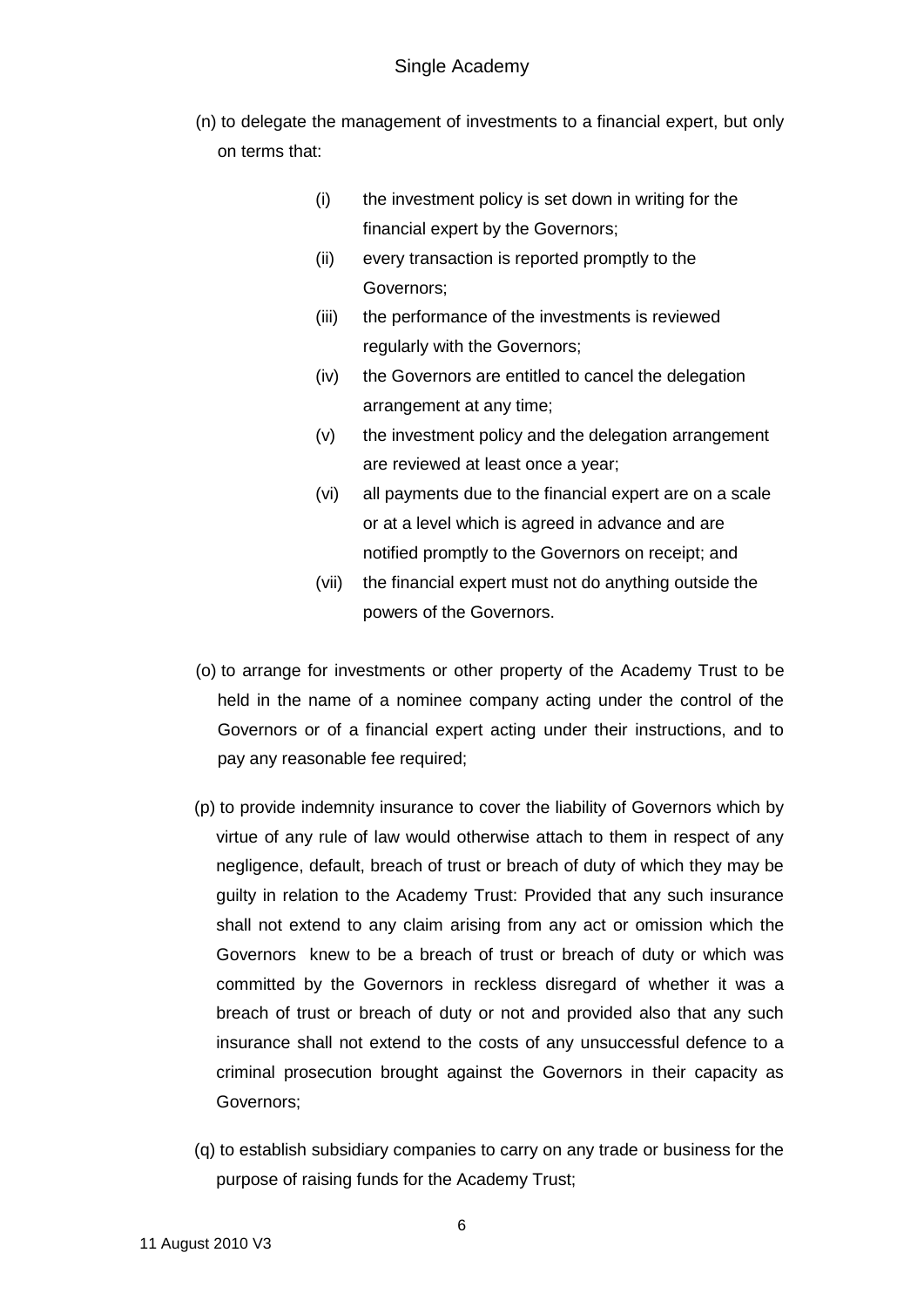- (r) to do all such other lawful things as are necessary for or are incidental to or conducive to the achievement of the Object.
- 6.1 The income and property of the Academy Trust shall be applied solely towards the promotion of the Object.
- 6.2 None of the income or property of the Academy Trust may be paid or transferred directly or indirectly by way of dividend bonus or otherwise by way of profit to any member of the Academy Trust. Nonetheless a member of the Academy Trust who is not also a Governor may:
	- a) benefit as a beneficiary of the Academy Trust;
	- b) be paid reasonable and proper remuneration for any goods or services supplied to the Academy Trust;
	- c) be paid rent for premises let by the member of the Academy Trust if the amount of the rent and other terms of the letting are reasonable and proper; and
	- d) be paid interest on money lent to the Academy Trust at a reasonable and proper rate, such rate not to exceed 2% per annum below the base lending rate of a UK clearing bank selected by the Governors, or 0.5%, whichever is the higher.
- 6.3 A Governor may benefit from any indemnity insurance purchased at the Academy Trust's expense to cover the liability of the Governors which by virtue of any rule of law would otherwise attach to them in respect of any negligence, default or breach of trust or breach of duty of which they may be guilty in relation to the Academy Trust: Provided that any such insurance shall not extend to any claim arising from any act or omission which the Governors knew to be a breach of trust or breach of duty or which was committed by the Governors in reckless disregard to whether it was a breach of trust or breach of duty or not and provided also that any such insurance shall not extend to the costs of any unsuccessful defence to a criminal prosecution brought against the Governors in their capacity as directors of the Academy Trust.
- 6.4 A company, which has shares listed on a recognised stock exchange and of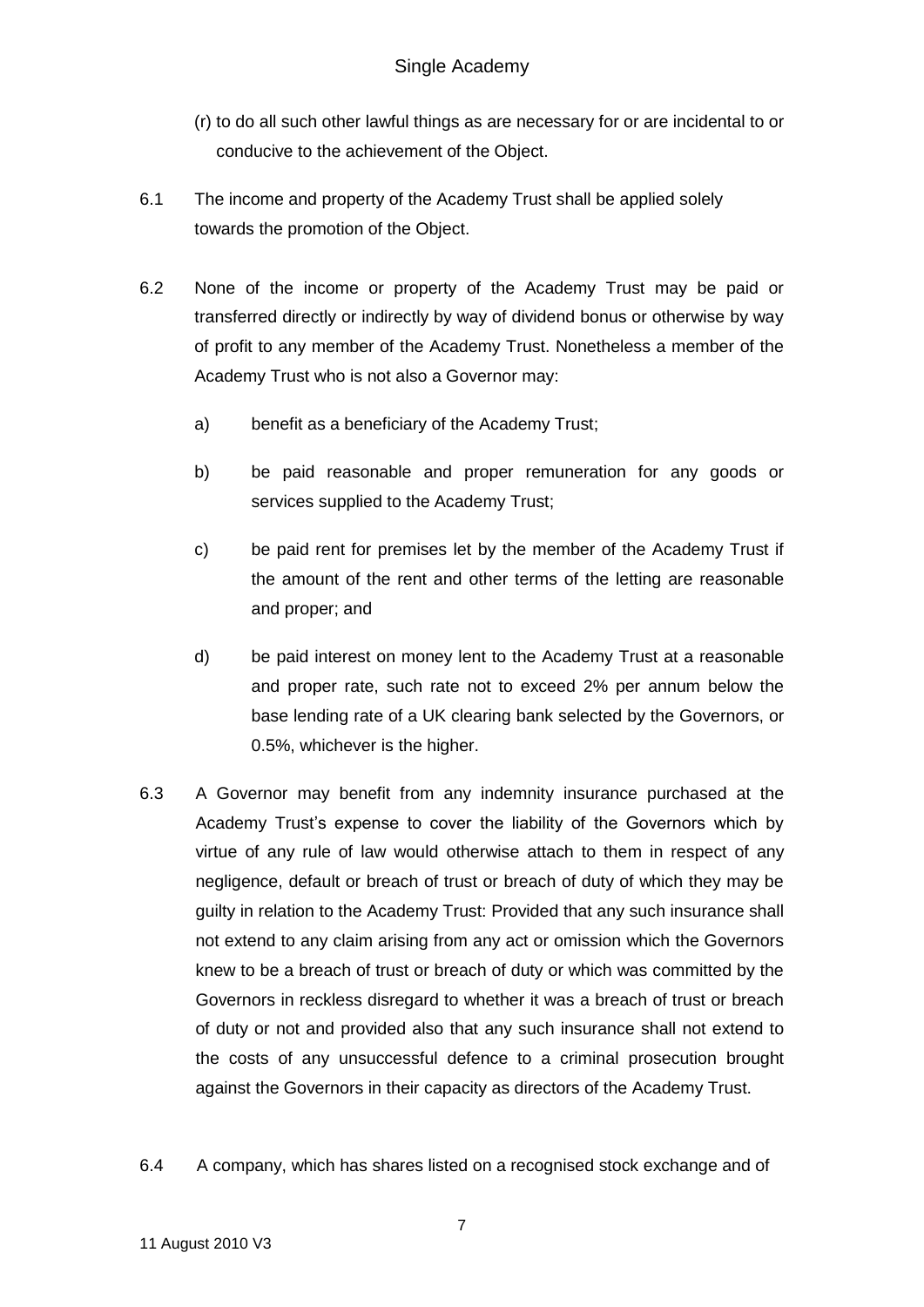which any one Governor holds no more than 1% of the issued capital of that company, may receive fees, remuneration or other benefit in money or money's worth from the Academy Trust.

- 6.5 A Governor may at the discretion of the Governors be reimbursed from the property of the Academy Trust for reasonable expenses properly incurred by him or her when acting on behalf of the Academy Trust, but excluding expenses in connection with foreign travel.
- 6.6 No Governor may:
	- (a) buy any goods or services from the Academy Trust;
	- (b) sell goods, services, or any interest in land to the Academy Trust;
	- (c) be employed by or receive any remuneration from the Academy Trust (other than the Head Teacher whose employment and/or remuneration is subject to the procedure and conditions in Article 6.8)
	- (d) receive any other financial benefit from the Academy Trust; unless:
		- (i) the payment is permitted by Article 6.7 and the Governors follow the procedure and observe the conditions set out in Article 6.8; or
		- (ii) the Governors obtain the prior written approval of the Charity Commission and fully comply with any procedures it prescribes.
- 6.7 Subject to Article 6.8, a Governor may:
	- a) receive a benefit from the Academy Trust in the capacity of a beneficiary of the Academy Trust.
	- b) be employed by the Academy Trust or enter into a contract for the supply of goods or services to the Academy Trust, other than for acting as a Governor.
	- c) receive interest on money lent to the Academy Trust at a reasonable and proper rate not exceeding 2% per annum below the base rate of a clearing bank to be selected by the Governors, or 0.5%, whichever is the higher.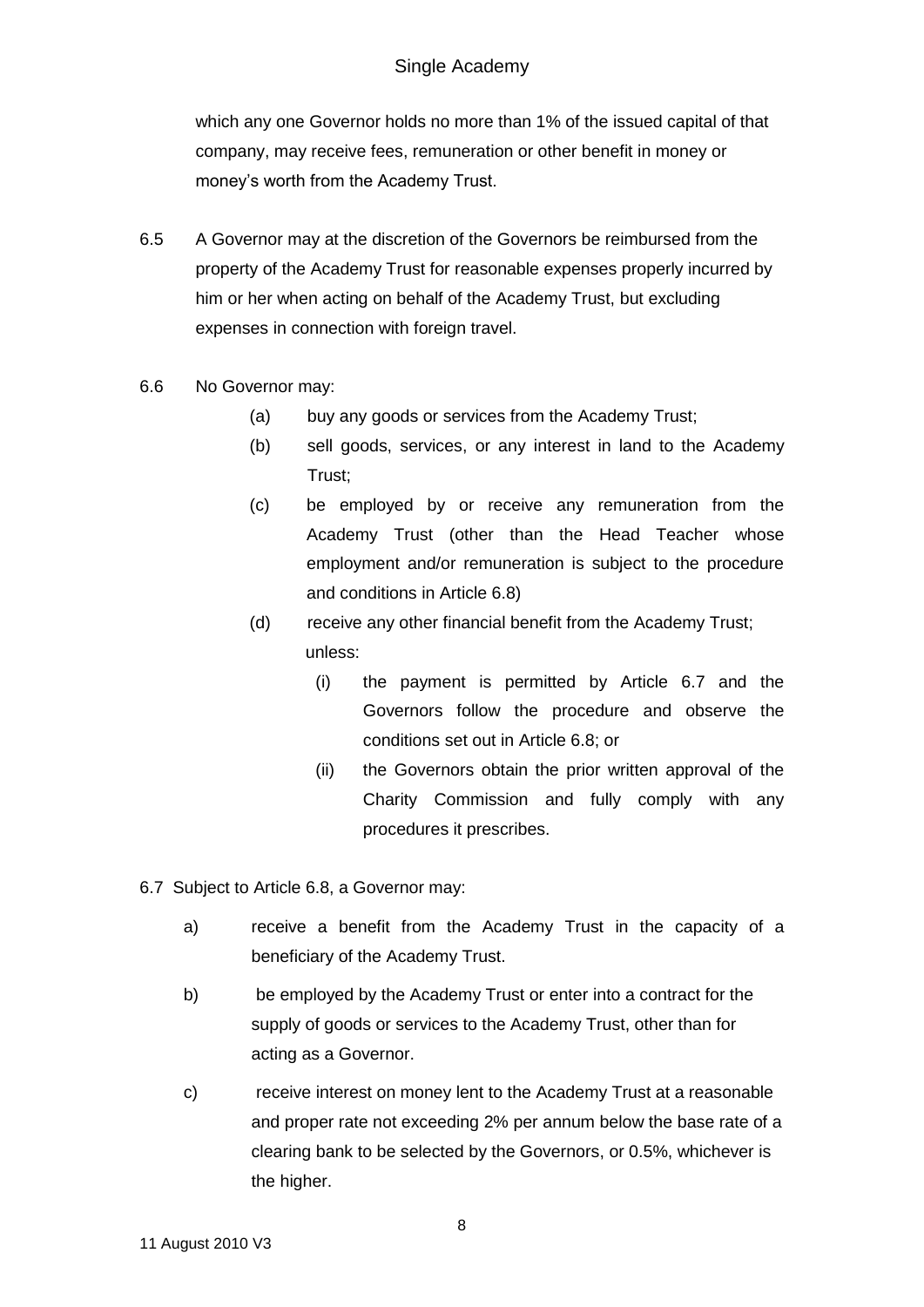- d) receive rent for premises let by the Governor to the Academy Trust if the amount of the rent and the other terms of the lease are reasonable and proper.
- 6.8 The Academy Trust and its Governors may only rely upon the authority provided by Article 6.7 if each of the following conditions is satisfied:
	- (a) the remuneration or other sums paid to the Governor do not exceed an amount that is reasonable in all the circumstances.
	- (b) the Governor is absent from the part of any meeting at which there is discussion of:
		- i) his or her employment, remuneration, or any matter concerning the contract, payment or benefit; or
		- ii) his or her performance in the employment, or his or her performance of the contract; or
		- iii) any proposal to enter into any other contract or arrangement with him or her or to confer any benefit upon him or her that would be permitted under Article 6.7; or
		- iv) any other matter relating to a payment or the conferring of any benefit permitted by Article 6.7.
	- (c) the Governor does not vote on any such matter and is not to be counted when calculating whether a quorum of Governors is present at the meeting.
	- (d) save in relation to employing or contracting with the Head Teacher (a Governor pursuant to Articles 46 and 52) the other Governors are satisfied that it is in the interests of the Academy Trust to employ or to contract with that Governor rather than with someone who is not a Governor. In reaching that decision the Governors must balance the advantage of employing a Governor against the disadvantages of doing so (especially the loss of the Governor's services as a result of dealing with the Governor's conflict of interest).
	- (e) the reason for their decision is recorded by the Governors in the minute book.
	- (f) a majority of the Governors then in office have received no such payments or benefit.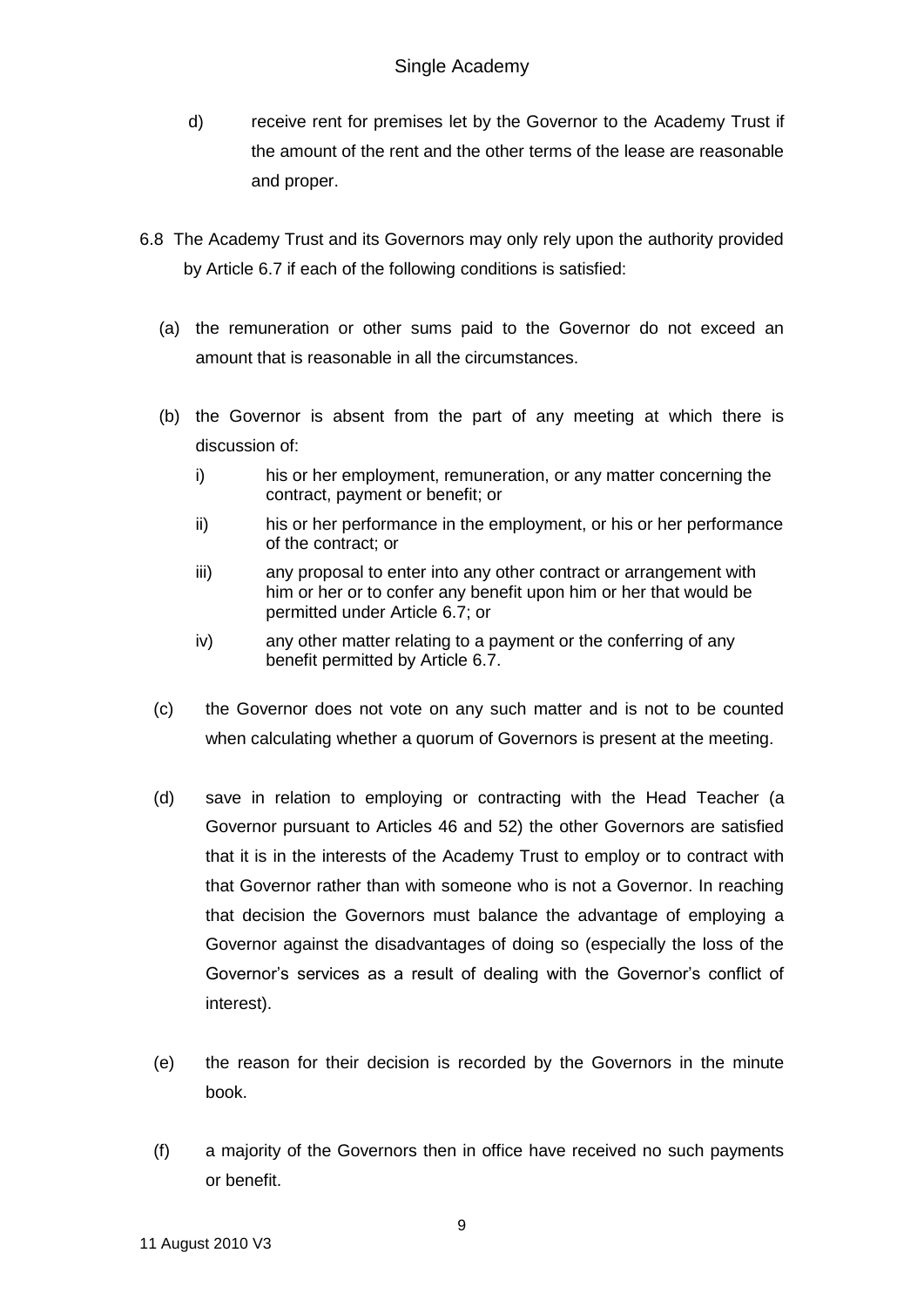6.8A The provision in clause 6.6 (c) that no Governor may be employed by or receive any remuneration from the Academy Trust (other than the Head Teacher) does not apply to an existing employee of the Academy Trust who is subsequently elected or appointed as a Governor save that this clause shall only allow such a Governor to receive remuneration or benefit from the Academy Trust in his capacity as an employee of the Academy Trust and provided that the procedure as set out in Articles 6.8(b)(i), (ii) and 6.8 (c) is followed.

6.9 In Articles 6.2-6.9:

(a) "Academy Trust" shall include any company in which the Academy Trust:

- holds more than 50% of the shares; or
- controls more than 50% of the voting rights attached to the shares; or
- has the right to appoint one or more directors to the board of the company.
- (b) "Governor" shall include any child, stepchild, parent, grandchild, grandparent, brother, sister or spouse of the governor or any person living with the governor as his or her partner
- (c) the employment or remuneration of a Governor includes the engagement or remuneration of any firm or company in which the Governor is:
	- (i) a partner;
	- (ii) an employee;
	- (iii) a consultant;
	- (iv) a director;
	- (v) a member; or
	- (v) a shareholder, unless the shares of the company are listed on a recognised stock exchange and the Governor holds less than 1% of the issued capital.
- 7. The liability of the members of the Academy Trust is limited.
- 8. Every member of the Academy Trust undertakes to contribute such amount as may be required (not exceeding £10) to the Academy Trust's assets if it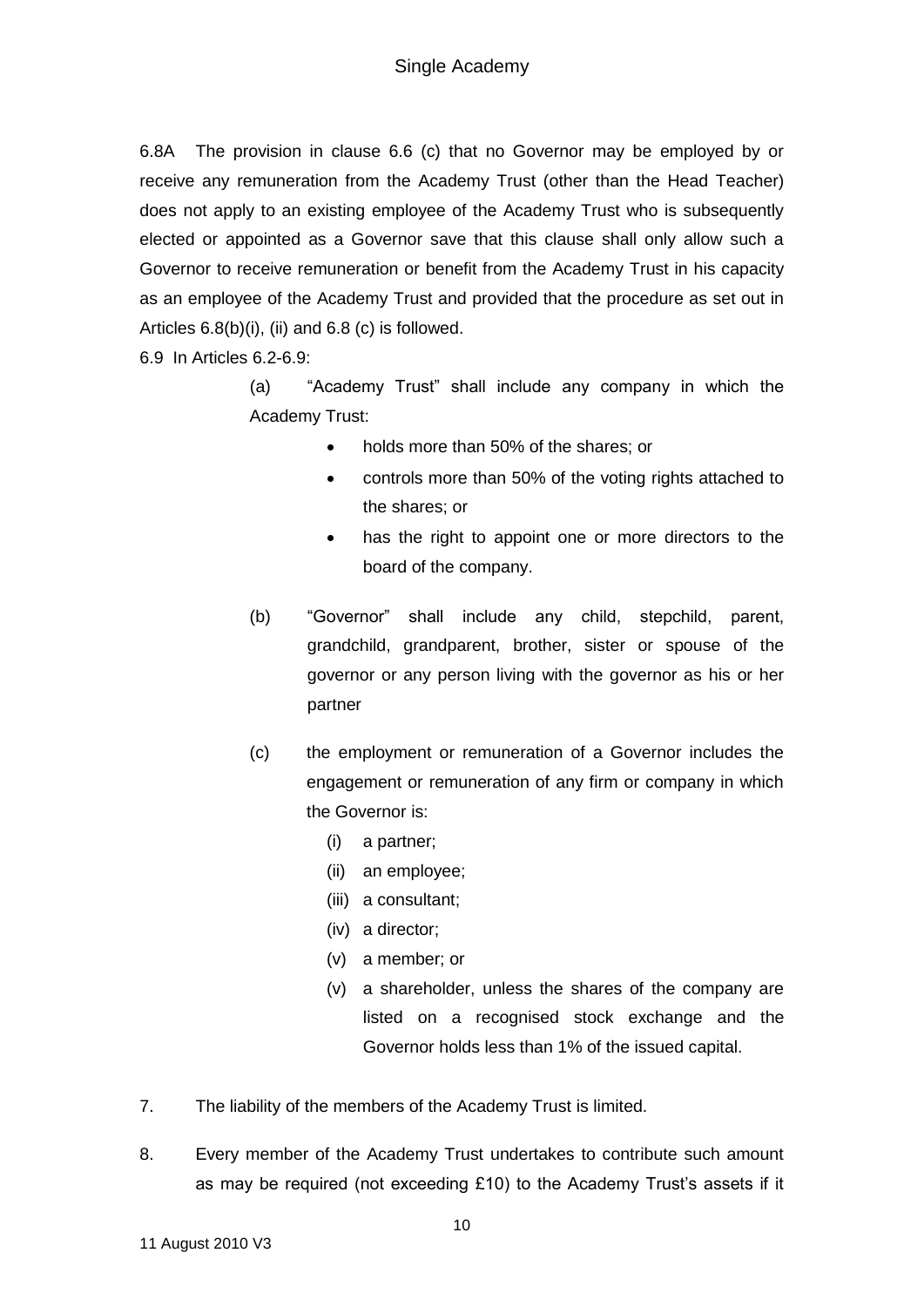should be wound up while he or she is a member or within one year after he or she ceases to be a member, for payment of the Academy Trust's debts and liabilities before he or she ceases to be a member, and of the costs, charges and expenses of winding up, and for the adjustment of the rights of the contributories among themselves.

- 9. If the Academy Trust is wound up or dissolved and after all its debts and liabilities (including any under section 483 of the Education Act 1996) have been satisfied there remains any property it shall not be paid to or distributed among the members of the Academy Trust, but shall be given or transferred to some other charity or charities having objects similar to the Object which prohibits the distribution of its or their income and property to an extent at least as great as is imposed on the Academy Trust by Article 6 above, chosen by the members of the Academy Trust at or before the time of dissolution and if that cannot be done then to some other charitable object.
- 10. No alteration or addition shall be made to or in the provisions of the Articles without the written consent of the Secretary of State.
- 11. No alteration or addition shall be made to or in the provisions of the Articles which would have the effect (a) that the Academy Trust would cease to be a company to which section 60 of the Companies Act 2006 applies; or (b) that the Academy Trust would cease to be a charity.

## **MEMBERS**

- 12. The Members of the Academy Trust shall comprise
	- a. the signatories to the Memorandum;<sup>1</sup>
	- b. 1 person appointed by the Secretary of State, in the event that the Secretary of State appoints a person for this purpose;
	- c. the chairman of the Governors and
	- d. any person appointed under Article 16;
- 13. Each of the persons entitled to appoint Members in Article 12 shall have the right from time to time by written notice delivered to the Office to remove any

<sup>1</sup> <sup>1</sup> There must be no less than 3 signatories to the Memorandum of Association.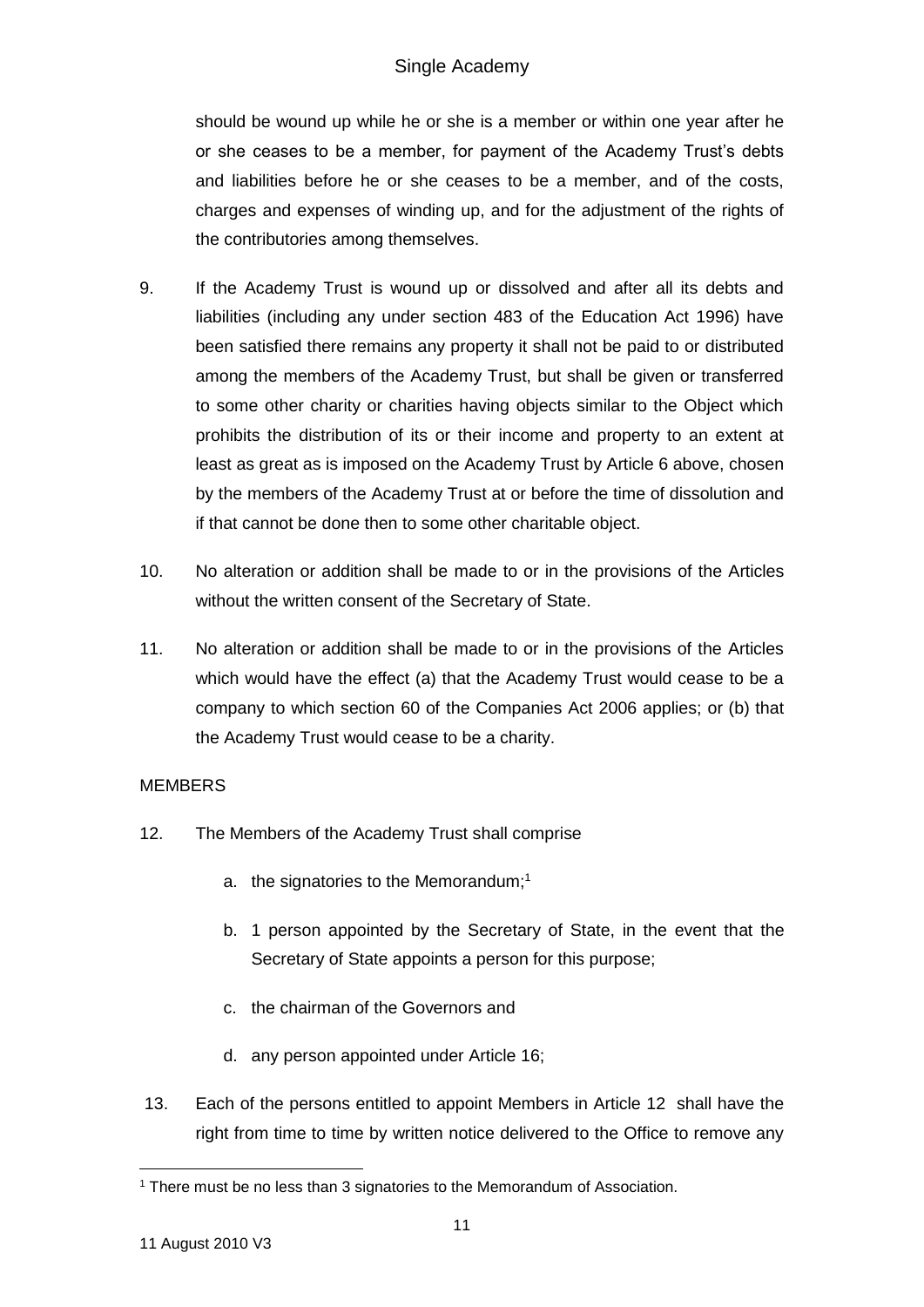## Single Academy

Member appointed by them and to appoint a replacement Member to fill a vacancy whether resulting from such removal or otherwise.

- 14. If any of the persons entitled to appoint Members in Article 12:
	- a) in the case of an individual, die or become legally incapacitated;
	- b) in the case of a corporate entity, cease to exist and are not replaced by a successor institution; or
	- c) becomes insolvent or makes any arrangement or composition with their creditors generally

their right to appoint Members under these Articles shall vest in the remaining Members.

15. Membership will terminate automatically if:

a) a Member (which is a corporate entity) ceases to exist and is not replaced by a successor institution;

b) a Member (which is an individual) dies or becomes incapable by reason of mental disorder, illness or injury of managing and administering his own affairs; or

c) a Member becomes insolvent or makes any arrangement or composition with that Member's creditors generally.

- 16. The Members may agree unanimously in writing to appoint such additional Members as they think fit and may unanimously (save that the agreement of the Member(s) to be removed shall not be required) in writing agree to remove any such additional Members.
- 17. Every person nominated to be a Member of the Academy Trust shall either sign a written consent to become a Member or sign the register of Members on becoming a Member.
- 18. Any Member may resign provided that after such resignation the number of Members is not less than three. A Member shall cease to be one immediately on the receipt by the Academy Trust of a notice in writing signed by the person or persons entitled to remove him under Articles 13 or 16 provided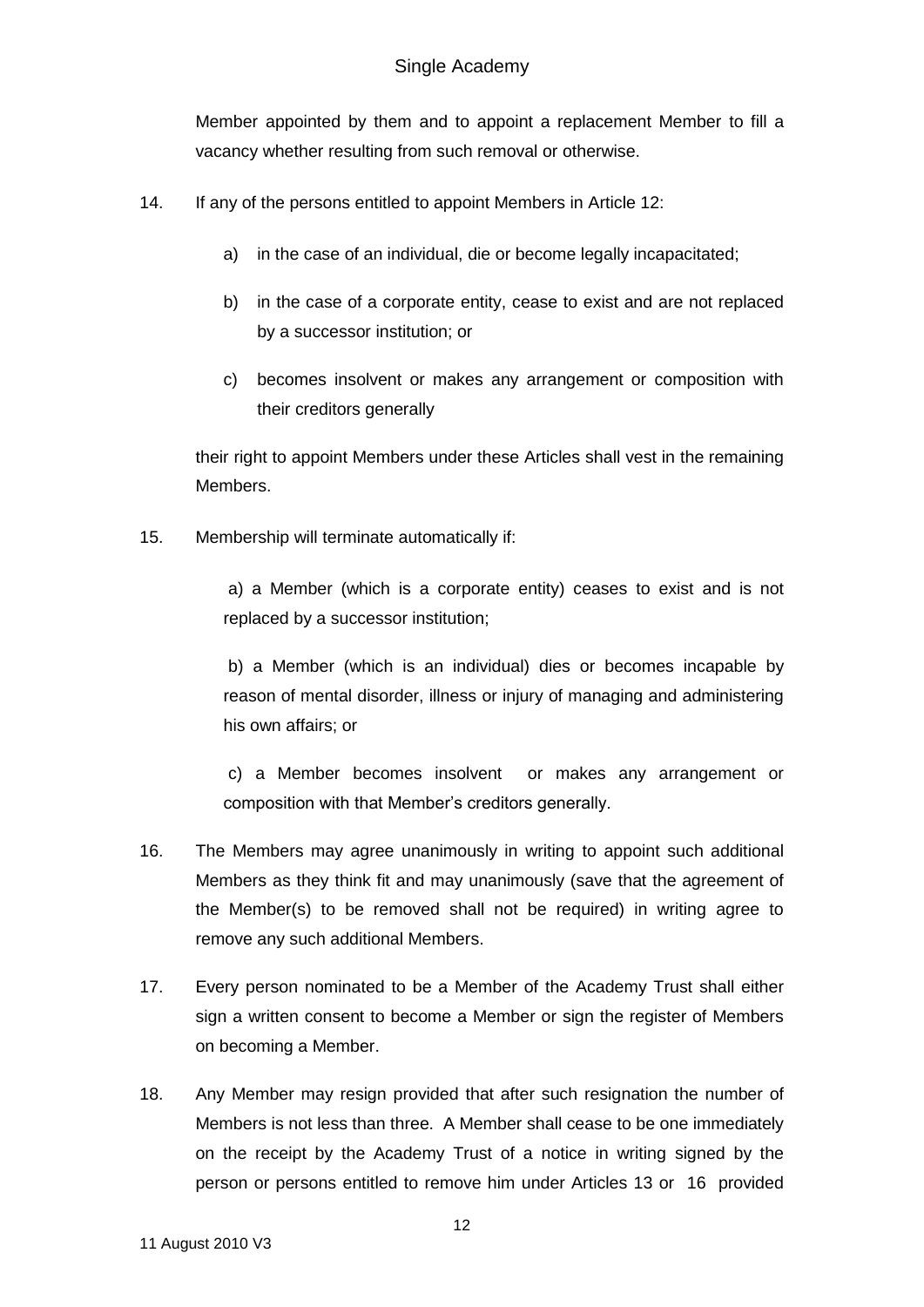that no such notice shall take effect when the number of Members is less than three unless it contains or is accompanied by the appointment of a replacement Member.

### GENERAL MEETINGS

- 19. The Academy Trust shall hold an Annual General Meeting each year in addition to any other meetings in that year, and shall specify the meeting as such in the notices calling it; and not more than fifteen months shall elapse between the date of one Annual General Meeting of the Academy Trust and that of the next. Provided that so long as the Academy Trust holds its first Annual General Meeting within eighteen months of its incorporation, it need not hold it in the year of its incorporation or in the following year. The Annual General Meeting shall be held at such time and place as the Governors shall appoint. All meetings other than Annual General Meetings shall be called General Meetings.
- 20. The Governors may call general meetings and, on the requisition of Members pursuant to the provisions of the Companies Act 2006, shall forthwith proceed to convene a general meeting in accordance with that Act. If there are not within the United Kingdom sufficient Governors to call a general meeting, any Governor or any Member of the Academy Trust may call a general meeting.

## NOTICE OF GENERAL MEETINGS

21. General meetings shall be called by at least fourteen clear days' notice but a general meeting may be called by shorter notice if it is so agreed by a majority in number of Members having a right to attend and vote and together representing not less than 90% of the total voting rights at that meeting.

The notice shall specify the time and place of the meeting and the general nature of the business to be transacted and, in the case of an Annual General Meeting, shall specify the meeting as such. The notice shall also state that the Member is entitled to appoint a proxy.

The notice shall be given to all the Members, to the Governors and auditors.

22. The accidental omission to give notice of a meeting to, or the non-receipt of notice of a meeting by, any person entitled to receive notice shall not invalidate the proceedings at that meeting.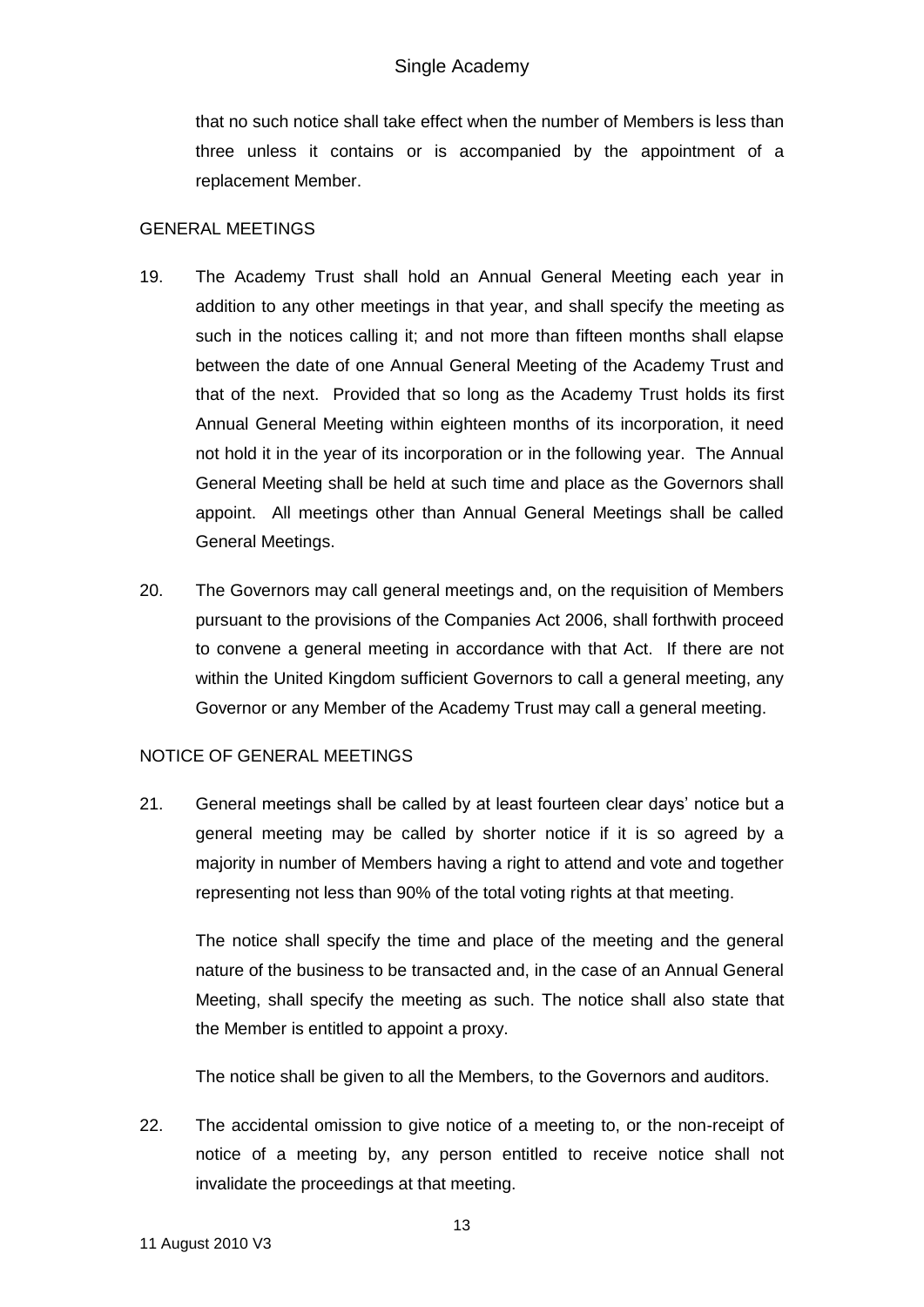### PROCEEDINGS AT GENERAL MEETINGS.

- 23. No business shall be transacted at any meeting unless a quorum is present. A Member counts towards the quorum by being present either in person or by proxy. Two persons entitled to vote upon the business to be transacted, each being a Member or a proxy of a Member or a duly authorised representative of a Member organisation shall constitute a quorum.
- 24. If a quorum is not present within half an hour from the time appointed for the meeting, or if during a meeting a quorum ceases to be present, the meeting shall stand adjourned to the same day in the next week at the same time and place or to such time and place as the Governors may determine.
- 25. The chairman, if any, of the Governors or in his absence some other Governor nominated by the Governors shall preside as chairman of the meeting, but if neither the chairman nor such other Governor (if any) be present within fifteen minutes after the time appointed for holding the meeting and willing to act, the Governors present shall elect one of their number to be chairman and, if there is only one Governor present and willing to act, he shall be the chairman.
- 26. If no Governor is willing to act as chairman, or if no Governor is present within fifteen minutes after the time appointed for holding the meeting, the Members present and entitled to vote shall choose one of their number to be chairman.
- 27. A Governor shall, notwithstanding that he is not a Member, be entitled to attend and speak at any general meeting.
- 28. The chairman may, with the consent of a majority of the Members at a meeting at which a quorum is present (and shall if so directed by the meeting), adjourn the meeting from time to time and from place to place, but no business shall be transacted at any adjourned meeting other than the business which might properly have been transacted at the meeting had the adjournment not taken place. When a meeting is adjourned for fourteen days or more, at least seven clear days' notice shall be given specifying the time, date and place of the adjourned meeting and the general nature of the business to be transacted but the adjourned meeting may be called by shorter notice if it is so agreed by a majority in number of Members having a right to attend and vote. Otherwise it shall not be necessary to give any such notice.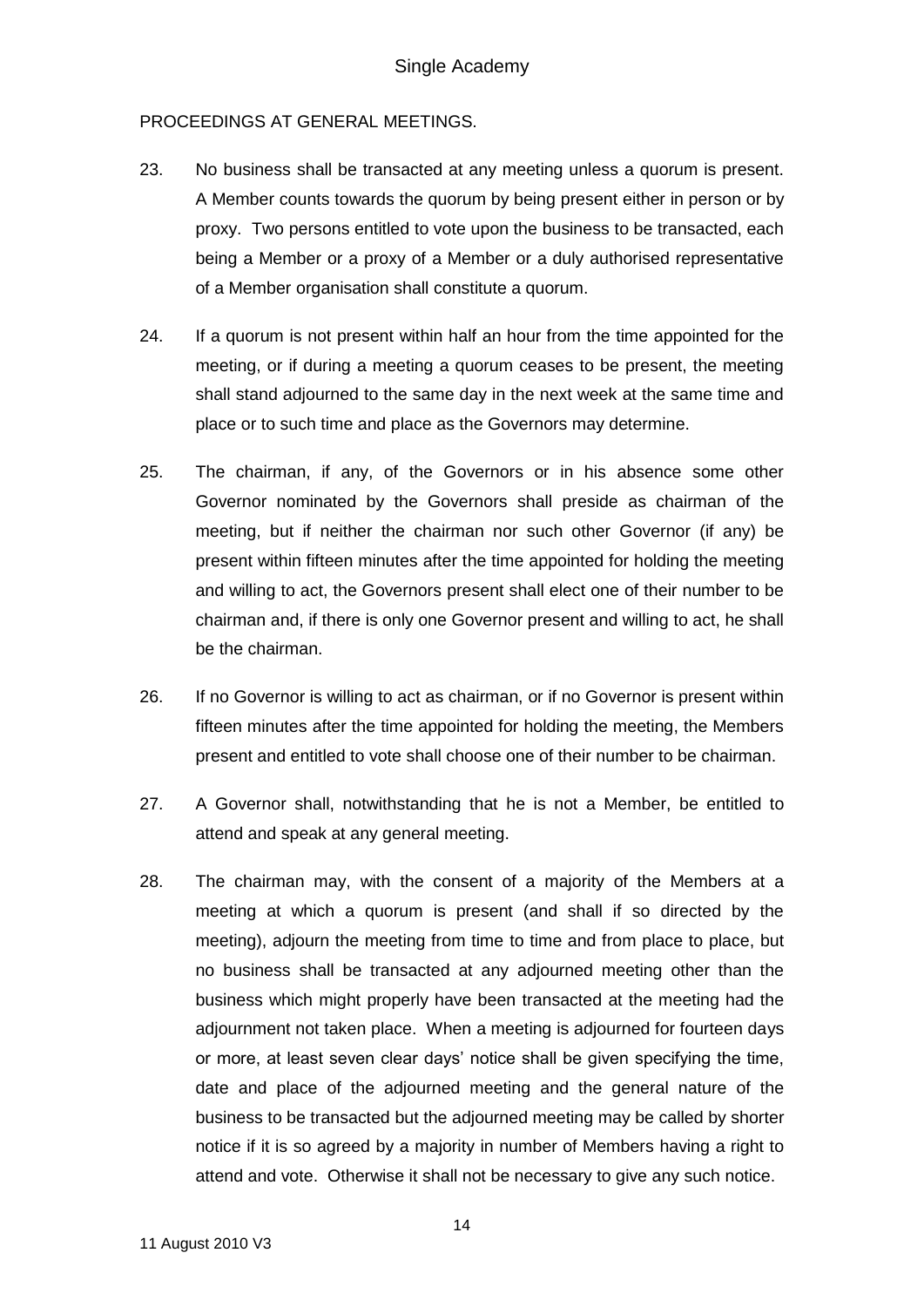- 29. A resolution put to the vote of the meeting shall be decided on a show of hands unless before, or on the declaration of the result of the show of hands a poll is duly demanded. Subject to the provisions of the Companies Act 2006, a poll may be demanded:-
	- (a) by the chairman; or
	- (b) by at least two Members having the right to vote at the meeting; or
	- (c) by a Member or Members representing not less than one-tenth of the total voting rights of all the Members having the right to vote at the meeting.
- 30. Unless a poll is duly demanded a declaration by the chairman that a resolution has been carried or carried unanimously, or by a particular majority, or lost, or not carried by a particular majority and an entry to that effect in the minutes of the meeting shall be conclusive evidence of the fact without proof of the number or proportion of the votes recorded in favour of or against such resolution.
- 31. The demand for a poll may be withdrawn, before the poll is taken, but only with the consent of the chairman. The withdrawal of a demand for a poll shall not invalidate the result of a show of hands declared before the demand for the poll was made.
- 32. A poll shall be taken as the chairman directs and he may appoint scrutineers (who need not be Members) and fix a time, date and place for declaring the results. The result of the poll shall be deemed to be the resolution of the meeting at which the poll was demanded.
- 33. A poll demanded on the election of the chairman or on a question of adjournment shall be taken immediately. A poll demanded on any other question shall be taken either immediately or at such time, date and place as the chairman directs not being more than thirty days after the poll is demanded. The demand for a poll shall not prevent continuance of a meeting for the transaction of any business other than the question on which the poll is demanded. If a poll is demanded before the declaration of the result of a show of hands and the demand is duly withdrawn, the meeting shall continue as if the demand had not been made.
- 34. No notice need be given of a poll not taken immediately if the time, date and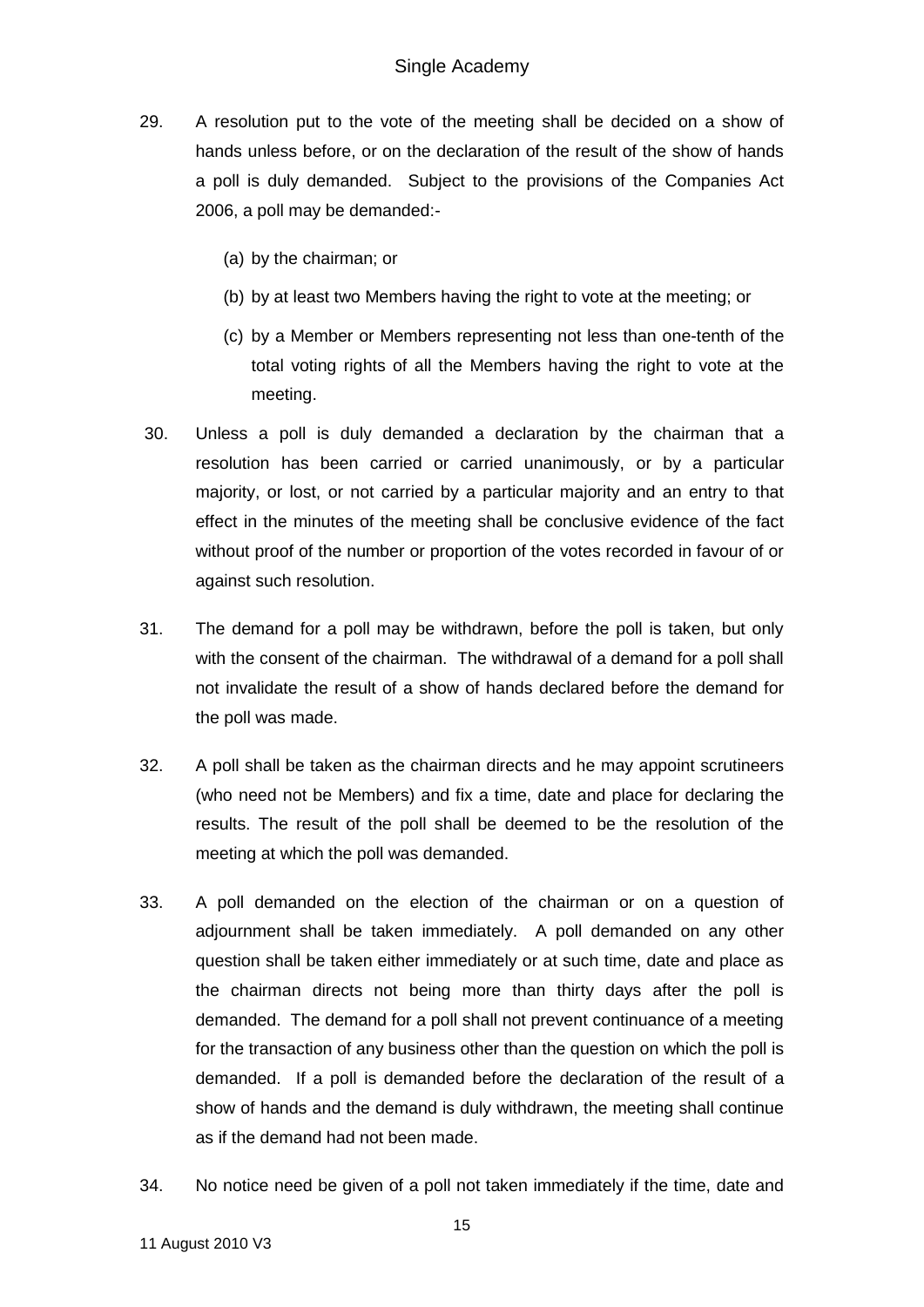# Single Academy

place at which it is to be taken are announced at the meeting at which it is demanded. In other cases at least seven clear days' notice shall be given specifying the time, date and place at which the poll is to be taken.

35. A resolution in writing agreed by such number of Members as required if it had been proposed at a general meeting shall be as effectual as if it had been passed at a general meeting duly convened and held provided that a copy of the proposed resolution has been sent to every Member. The resolution may consist of several instruments in the like form each agreed by one or more Members.

### VOTES OF MEMBERS

- 36. On the show of hands every Member present in person shall have one vote. On a poll every Member present in person or by proxy shall have one vote.
- 37. Not used.
- 38. No Member shall be entitled to vote at any general meeting unless all moneys then payable by him to the Academy Trust have been paid.
- 39. No objections shall be raised to the qualification of any person to vote at any general meeting except at the meeting or adjourned meeting at which the vote objected to is tendered, and every vote not disallowed at the meeting shall be valid. Any objection made in due time shall be referred to the chairman whose decision shall be final and conclusive.
- 40. An instrument appointing a proxy shall be in writing, signed by or on behalf of the appointer and shall be in the following form (or in a form as near thereto as circumstances allow or in any other form which is usual or which the Governors may approve) -.

"I/We, …….., of ………, being a Member/Members of the above named Academy Trust, hereby appoint …… of ……, or in his absence, …….. of ....... as my/our proxy to vote in my/our name[s] and on my/our behalf at the annual general meeting/ general meeting of the Academy Trust to be held on .....20[], and at any adjournment thereof.

```
Signed on ….. 20[ ]"
```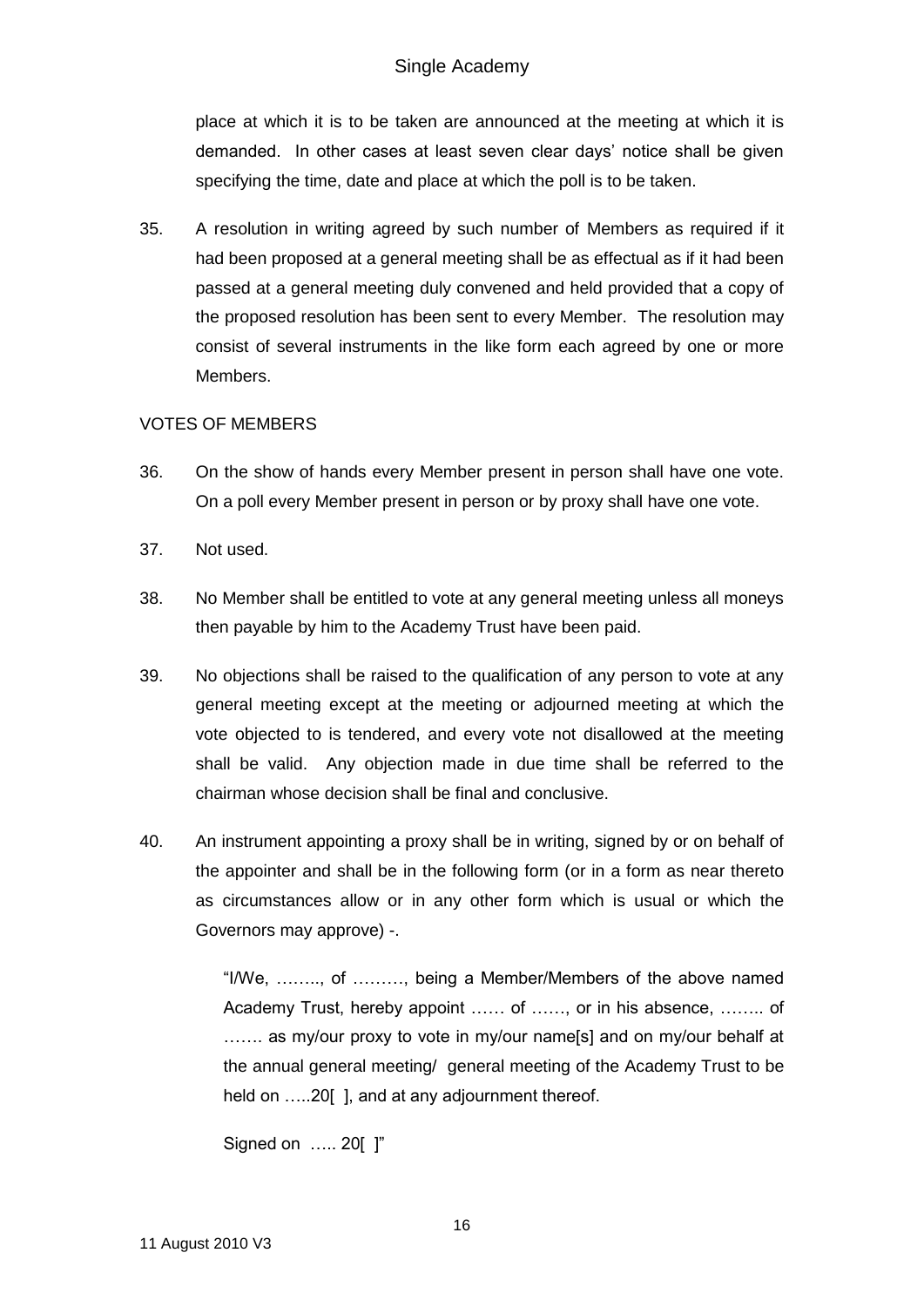41. Where it is desired to afford Members an opportunity of instructing the proxy how he shall act the instrument appointing a proxy shall be in the following form (or in a form as near thereto as circumstances allow or in any other form which is usual or which the Governors may approve)-

> "I/We, ……., of ……., being a Member/Members of the above-named Academy Trust, hereby appoint …. of ……., or in his absence, ….. of ……, as my/our proxy to vote in my/our name[s] and on my/our behalf at the annual general meeting/ general meeting of the Academy Trust, to be held on .... 20[], and at any adjournment thereof.

> This form is to be used in respect of the resolutions mentioned below as follows:

Resolution No. 1 \*for \* against

Resolution No. 2 \*for \* against.

Strike out whichever is not desired.

Unless otherwise instructed, the proxy may vote as he thinks fit or abstain from voting.

Signed on …. 20[ ]"

42. The instrument appointing a proxy and any authority under which it is signed or a copy of such authority certified by a notary or in some other way approved by the Governors may -

> (a) be deposited at the office or at such other place within the United Kingdom as is specified in the notice convening the meeting or in any instrument of proxy sent out by the Academy Trust in relation to the meeting not less than 48 hours before the time for holding the meeting or adjourned meeting at which the person named in the instrument proposes to vote, or

> (b) in the case of a poll taken more than 48 hours after it is demanded, be deposited as aforesaid after the poll has been demanded and not less than 24 hours before the time appointed for the taking of the poll;

> (c)where the poll is not taken forthwith but is taken not more than 48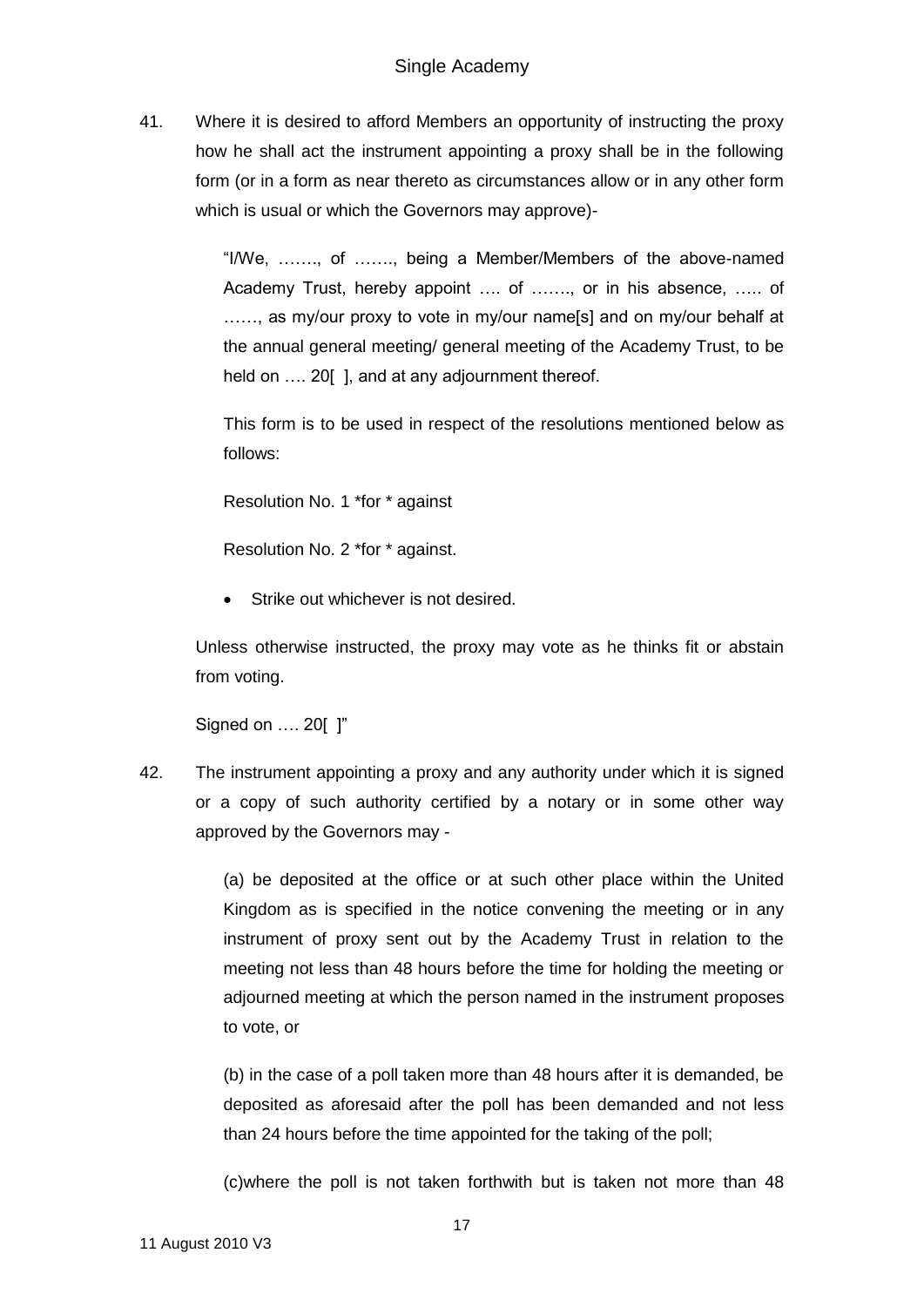hours after it was demanded, be delivered at the meeting at which the poll was demanded to the chairman or to the Secretary or to any Governor;

and an instrument of proxy which is not deposited or delivered in a manner so permitted shall be invalid.

- 43. A vote given or poll demanded by proxy or by the duly authorised representative of a corporation shall be valid notwithstanding the previous determination of the authority of the person voting or demanding a poll unless notice of the determination was received by the Academy Trust at the office or at such other place at which the instrument of proxy was duly deposited before the commencement of the meeting or adjourned meeting at which the vote given or the poll demanded or (or in the case of a poll taken otherwise than on the same day as the meeting or adjourned meeting) the time appointed for taking the poll.
- 44. Any organisation which is a Member of the Academy Trust may by resolution of its board of directors or other governing body authorise such person as it thinks fit to act as its representative at any meeting of the Academy Trust, and the person so authorised shall be entitled to exercise the same powers on behalf of the organisation which he represents as that organisation could exercise if it were an individual Member of the Academy Trust.

### **GOVERNORS**

- 45. The number of Governors shall be not less than three but (unless otherwise determined by ordinary resolution) shall not be subject to any maximum.
- 46. Subject to Articles 48-49 and 64, the Academy Trust shall have the following Governors:
	- a. up to 6 Community Governors, appointed under Article 50;
	- b. up to three Staff Governors, if appointed under Article 50A, subject to the number not exceeding one third of the total number of Governors;
	- c. up to 4 parent governors appointed under Articles 53-58;
	- d. the Head Teacher;
	- e. any Additional Governors, if appointed under Article 62, 62A or 68A;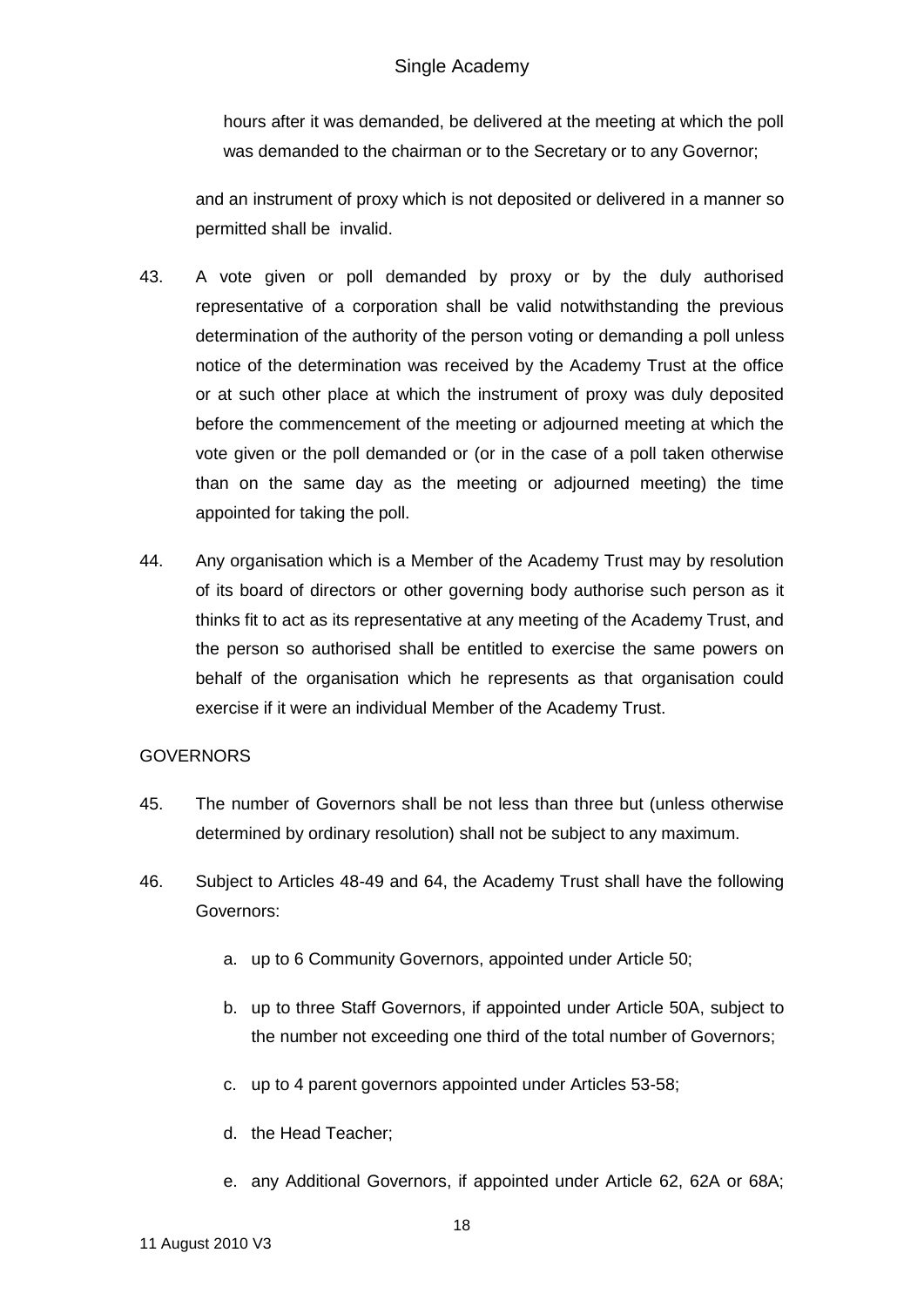and

- f. further co-opted members as required, if appointed under Article 63 or Article 68A;
- 47. The Academy Trust may also have any Co-opted Governor appointed under Article 59.
- 48. The first Governors shall be those persons named in the statement delivered pursuant to sections 9 and 12 of the Companies Act 2006.
- 49. Future Governors shall be appointed or elected, as the case may be, under these Articles. Where it is not possible for such a Governor to be appointed or elected due to the fact that an Academy has not yet been established or the Head Teacher has not been appointed, then the relevant Article or part thereof shall not apply.

## APPOINTMENT OF GOVERNORS

- 50. The Members may appoint up to 6 Community Governors.
- 50A. The Members may appoint Staff Governors through such process as they may determine, provided that the total number of Governors (including the Head Teacher) who are employees of the Academy Trust does not exceed one third of the total number of Governors.
- 51. Not used.
- 52. The Head Teacher shall be treated for all purposes as being an ex officio Governor.
- 53. Subject to Article 57, the Parent Governors shall be elected by parents of registered pupils at the Academy. A Parent Governor must be a parent of a pupil at the Academy at the time when he is elected.
- 54. The Governing Body shall make all necessary arrangements for, and determine all other matters relating to, an election of Parent Governors, including any question of whether a person is a parent of a registered pupil at the Academy. Any election of Parent Governors which is contested shall be held by secret ballot.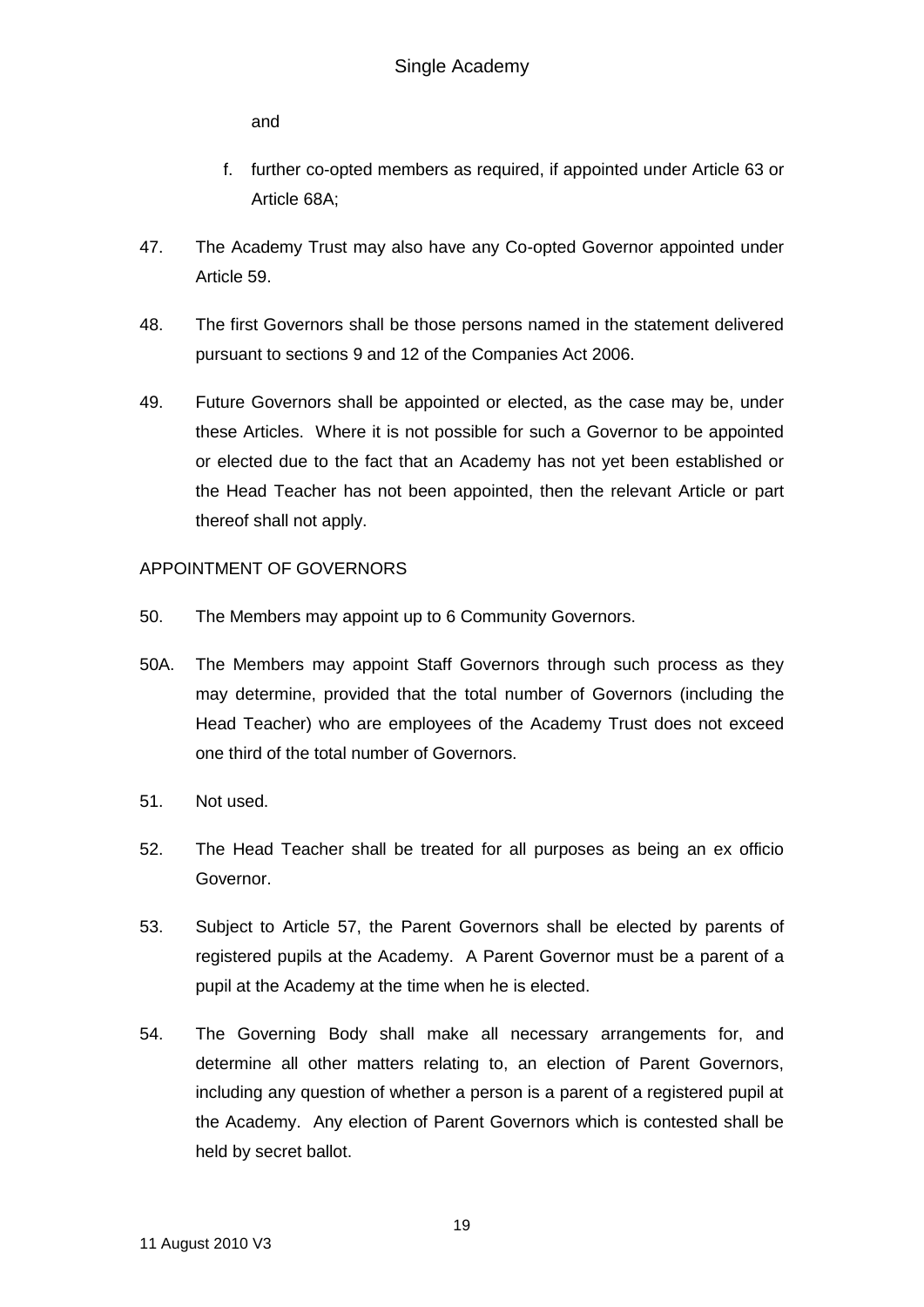- 55. The arrangements made for the election of a Parent Governor shall provide for every person who is entitled to vote in the election to have an opportunity to do so by post or, if he prefers, by having his ballot paper returned to the Academy Trust by a registered pupil at the Academy.
- 56. Where a vacancy for a Parent Governor is required to be filled by election, the Governing Body shall take such steps as are reasonably practical to secure that every person who is known to them to be a parent of a registered pupil at the Academy is informed of the vacancy and that it is required to be filled by election, informed that he is entitled to stand as a candidate, and vote at the election, and given an opportunity to do so.
- 57. The number of Parent Governors required shall be made up by Parent Governors appointed by the Governing Body if the number of parents standing for election is less than the number of vacancies.
- 58. In appointing a Parent Governor the Governing Body shall appoint a person who is the parent of a registered pupil at the Academy; or where it is not reasonably practical to do so, a person who is the parent of a child of compulsory school age.

## CO-OPTED GOVERNORS

59. The Governors may appoint up to 3 Co-opted Governors. A 'Co-opted Governor' means a person who is appointed to be a Governor by being Coopted by Governors who have not themselves been so appointed. The Governors may not co-opt an employee of the Academy Trust as a Co-opted Governor if thereby the number of Governors who are employees of the Academy Trust would exceed one third of the total number of Governors (including the Head Teacher).

### APPOINTMENT OF ADDITIONAL GOVERNORS

60. The Secretary of State may give a warning notice to the Governors where he is satisfied—

- i) that the standards of performance of pupils at the Academy are unacceptably low, or
- ii) that there has been a serious breakdown in the way the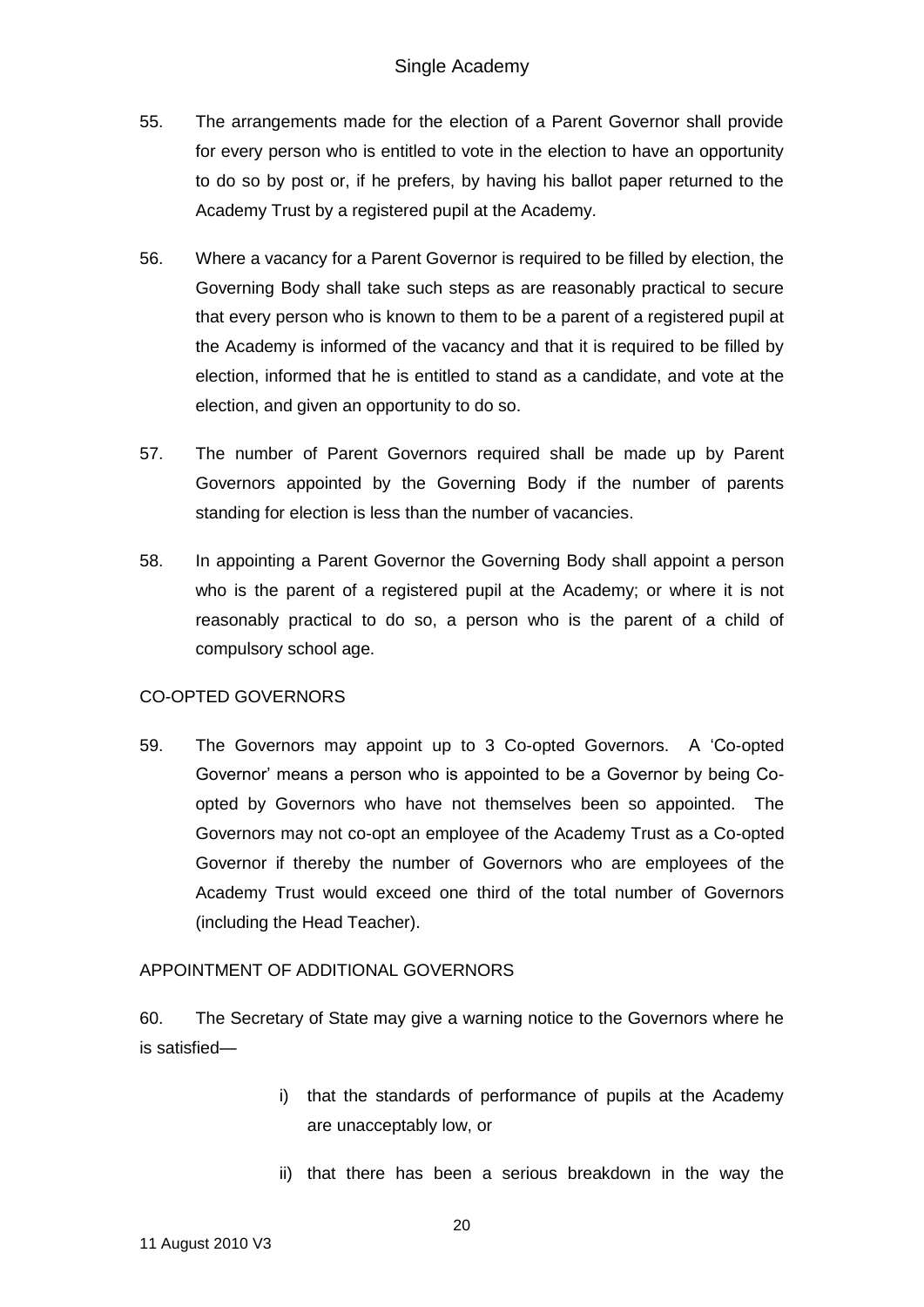Academy is managed or governed, or

iii) that the safety of pupils or staff of the Academy is threatened (whether by a breakdown of discipline or otherwise).

61. For the purposes of Article 60 a 'warning notice' is a notice in writing by the Secretary of State to the Academy Trust delivered to the Office setting out—

a) the matters referred to in Article 60;

b) the action which he requires the Governors to take in order to remedy those matters; and

c) the period within which that action is to be taken by the Governors ('the compliance period').

62. The Secretary of State may appoint such Additional Governors as he thinks fit if the Secretary of State has:

a) given the Governors a warning notice in accordance with Article 60 ; and

b) the Governors have failed to comply, or secure compliance, with the notice to the Secretary of State's satisfaction within the compliance period.

- 62A The Secretary of State may also appoint such Additional Governors where following an Inspection by the Chief Inspector in accordance with the Education Act 2005 (an "Inspection") the Academy Trust receives an Ofsted grading (being a grade referred to in The Framework for School Inspection or any modification or replacement of that document for the time being in force) which amounts to a drop, either from one Inspection to the next Inspection or between any two Inspections carried out within a 5 year period, of two Ofsted grades. For the purposes of the foregoing the grade received by William Tyndale Primary School (a community school) shall be regarded as the grade received by the Academy.
- 63. The Secretary of State may also appoint such Further Governors as he thinks fit if a Special Measures Termination Event (as defined in the Funding Agreement) occurs in respect of the Academy.
- 64. Within 5 days of the Secretary of State appointing any Additional or Further Governors in accordance with Articles 62, 62A or 63, any Governors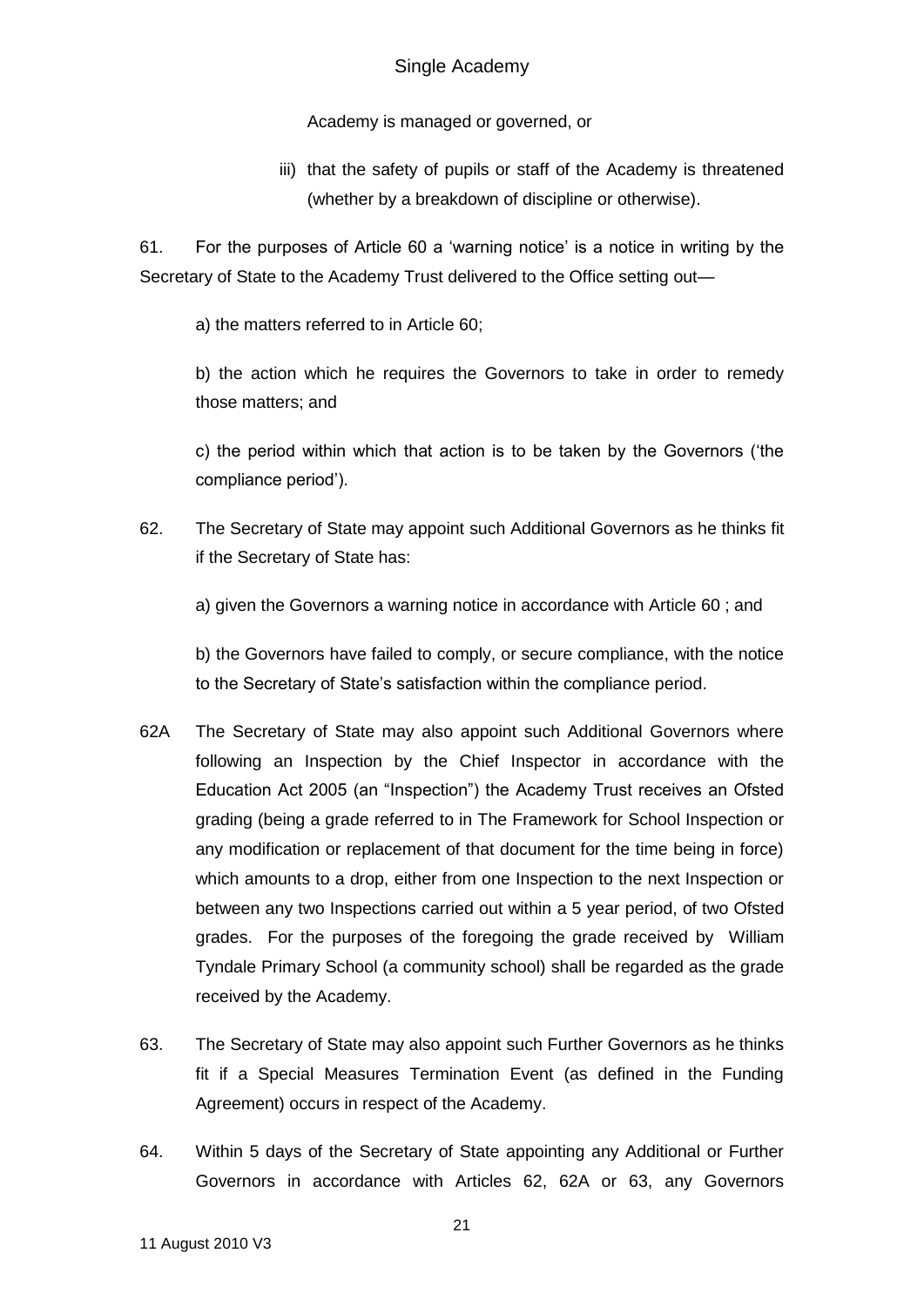appointed under Article 50 and holding office immediately preceding the appointment of such Governors, shall resign immediately and the Members' power to appoint Governors under Article 50 shall remain suspended until the Secretary of State removes one or more of the Additional or Further Governors.

## TERM OF OFFICE

65. The term of office for any Governor shall be 4 years, save that this time limit shall not apply to the Head Teacher. Subject to remaining eligible to be a particular type of Governor, any Governor may be re-appointed or re-elected.

## RESIGNATION AND REMOVAL

- 66. A Governor shall cease to hold office if he resigns his office by notice to the Academy Trust (but only if at least three Governors will remain in office when the notice of resignation is to take effect).
- 67. A Governor shall cease to hold office if he is removed by the person or persons who appointed him. This Article does not apply in respect of a Parent Governor.
- 68. Where a Governor resigns his office or is removed from office, the Governor or, where he is removed from office, those removing him, shall give written notice thereof to the Secretary.
- 68A. Where an Additional or Further Governor appointed pursuant to Articles 62, 62A or 63 ceases to hold office as a Governor for any reason, other than being removed by the Secretary of State, the Secretary of State shall be entitled to appoint an Additional or Further Governor in his place.

# DISQUALIFICATION OF GOVERNORS

- 69. No person shall be qualified to be a Governor unless he is aged 18 or over at the date of his election or appointment. No current pupil of the Academy shall be a Governor.
- 70. A Governor shall cease to hold office if he becomes incapable by reason of mental disorder, illness or injury of managing or administering his own affairs.
- 71. A Governor shall cease to hold office if he is absent without the permission of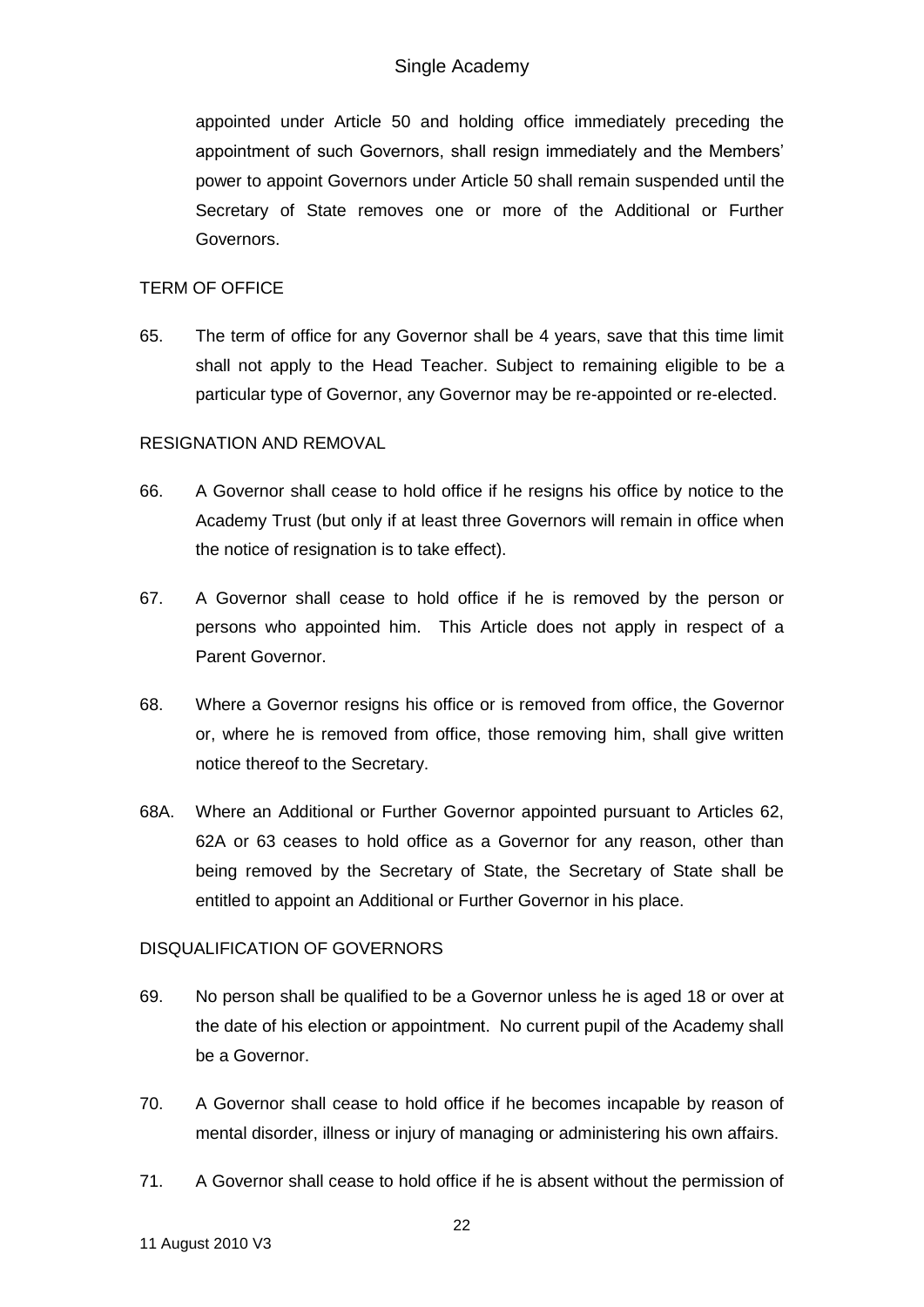the Governors from all their meetings held within a period of six months and the Governors resolve that his office be vacated.

72. A person shall be disqualified from holding or continuing to hold office as a Governor if—

> a) his estate has been sequestrated and the sequestration has not been discharged, annulled or reduced; or

b) he is the subject of a bankruptcy restrictions order or an interim order.

- 73. A person shall be disqualified from holding or continuing to hold office as a Governor at any time when he is subject to a disqualification order or a disqualification undertaking under the Company Directors Disqualification Act 1986 or to an order made under section 429(2)(b) of the Insolvency Act 1986 (failure to pay under county court administration order).
- 74. A Governor shall cease to hold office if he ceases to be a Governor by virtue of any provision in the Companies Act 2006 or is disqualified from acting as a trustee by virtue of section 72 of the Charities Act 1993 (or any statutory reenactment or modification of that provision).
- 75. A person shall be disqualified from holding or continuing to hold office as a Governor if he has been removed from the office of charity trustee or trustee for a charity by an order made by the Charity Commission or the High Court on the grounds of any misconduct or mismanagement in the administration of the charity for which he was responsible or to which he was privy, or which he by his conduct contributed to or facilitated.
- 76. A person shall be disqualified from holding or from continuing to hold office as a Governor at any time when he is:

a) included in the list kept by the Secretary of State under section 1 of the Protection of Children Act 1999; or

b) disqualified from working with children in accordance with Section 35 of the Criminal Justice and Court Services Act 2000; or

c) barred from regulated activity relating to children (within the meaning of section 3(2) of the Safeguarding Vulnerable Groups Act 2006)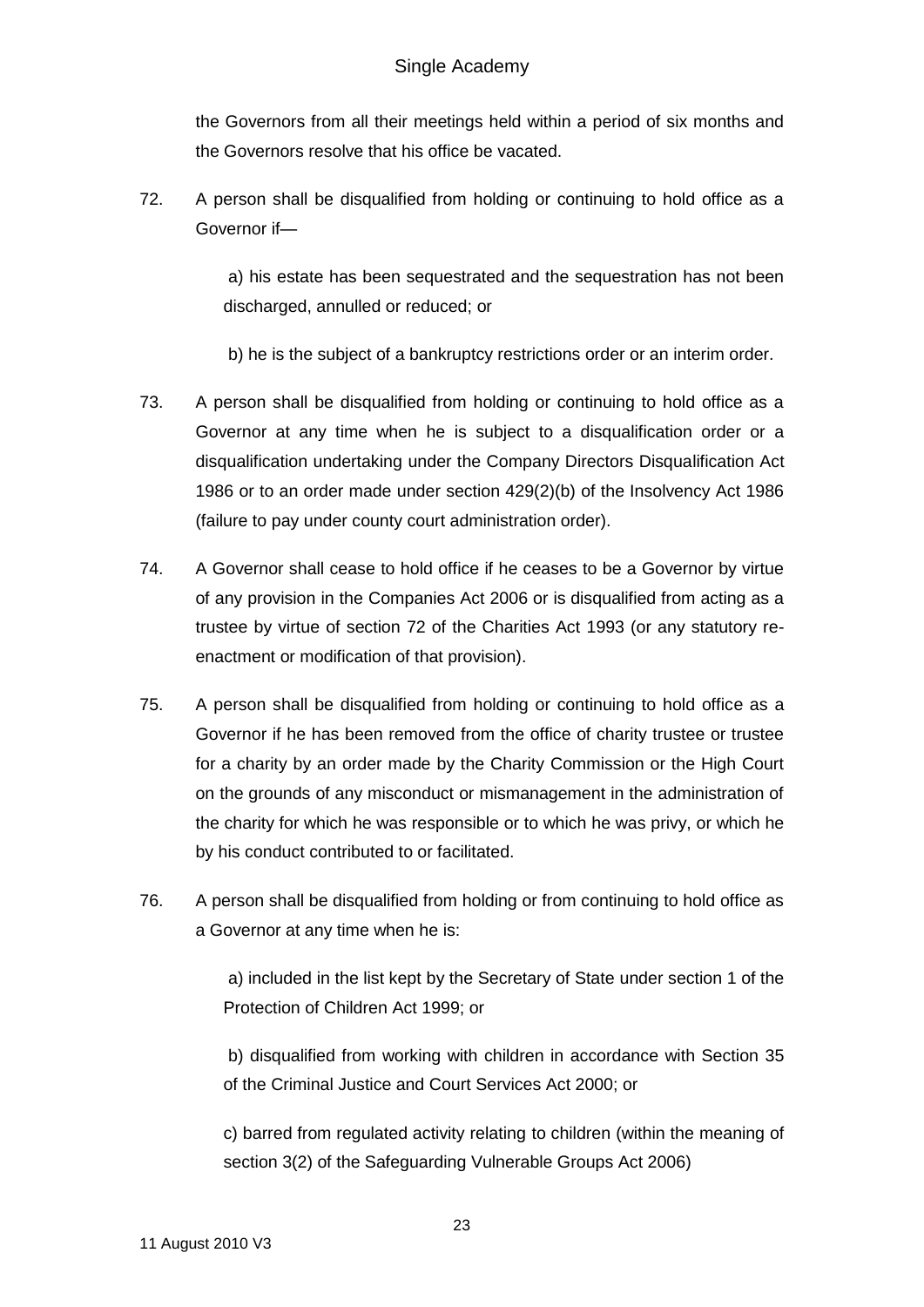- 77. A person shall be disqualified from holding or continuing to hold office as a Governor if he is a person in respect of whom a direction has been made under section 142 of the Education Act 2002 or is subject to any prohibition or restriction which takes effect as if contained in such a direction.
- 78. A person shall be disqualified from holding or continuing to hold office as a Governor where he has, at any time, been convicted of any criminal offence, excluding any that have been spent under the Rehabilitation of Offenders Act 1974 as amended, and excluding any offence for which the maximum sentence is a fine or a lesser sentence except where a person has been convicted of any offence which falls under section 72 of the Charities Act 1993.
- 79. After the Academy has opened, a person shall be disqualified from holding or continuing to hold office as a Governor if he has not provided to the chairman of the Governors a criminal records certificate at an enhanced disclosure level under section 113B of the Police Act 1997. In the event that the certificate discloses any information which would in the opinion of either the chairman or the Head Teacher confirm their unsuitability to work with children that person shall be disqualified. If a dispute arises as to whether a person shall be disqualified, a referral shall be made to the Secretary of State to determine the matter. The determination of the Secretary of State shall be final.
- 80. Where, by virtue of these Articles a person becomes disqualified from holding, or continuing to hold office as a Governor; and he is, or is proposed, to become such a Governor, he shall upon becoming so disqualified give written notice of that fact to the Secretary.
- 81. Articles 69 to 80 and Articles 98-99 also apply to any member of any committee of the Governors who is not a Governor.

## SECRETARY TO THE GOVERNORS

82. The Secretary shall be appointed by the Governors for such term, at such remuneration and upon such conditions as they may think fit; and any Secretary so appointed may be removed by them. The Secretary shall not be a Governor or the Head Teacher. Notwithstanding this Article, the Governors may, where the Secretary fails to attend a meeting of theirs, appoint any one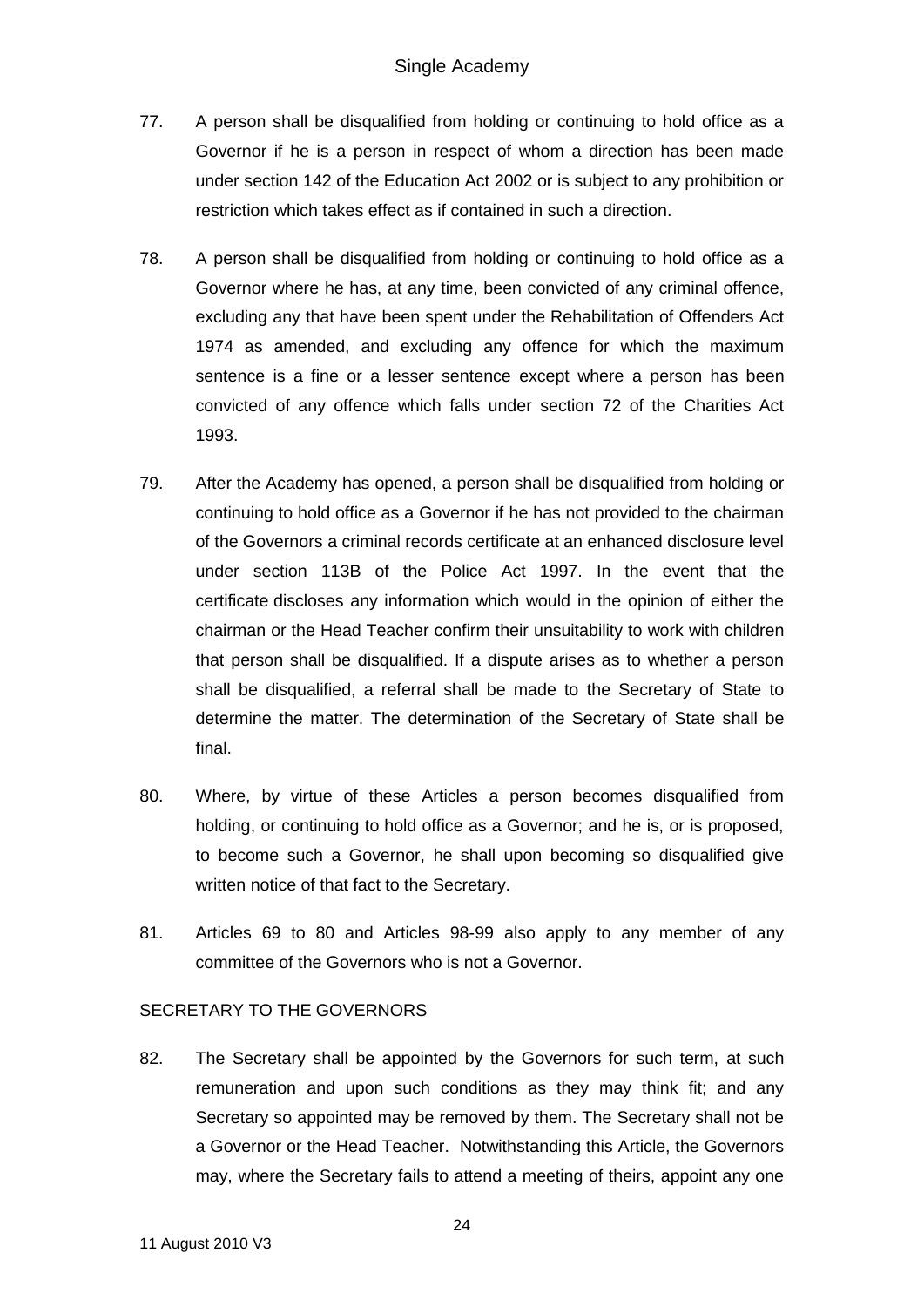of their number or any other person to act as Secretary for the purposes of that meeting.

## CHAIRMAN AND VICE-CHAIRMAN OF THE GOVERNORS

- 83. The Governors shall each school year, at their first meeting in that year, elect a chairman and a vice-chairman from among their number. A Governor who is employed by the Academy Trust shall not be eligible for election as chairman or vice-chairman.
- 84. Subject to Article 85, the chairman or vice-chairman shall hold office as such until his successor has been elected in accordance with Article 86.
- 85. The chairman or vice-chairman may at any time resign his office by giving notice in writing to the Secretary. The chairman or vice-chairman shall cease to hold office if
	- a) he ceases to be a Governor;
	- b) he is employed by the Academy Trust;
	- c) he is removed from office in accordance with these Articles; or
	- d) in the case of the vice-chairman, he is elected in accordance with these Articles to fill a vacancy in the office of chairman.
- 86. Where by reason of any of the matters referred to in Article 85, a vacancy arises in the office of chairman or vice-chairman, the Governors shall at their next meeting elect one of their number to fill that vacancy.
- 87. Where the chairman is absent from any meeting or there is at the time a vacancy in the office of the chairman, the vice-chairman shall act as the chair for the purposes of the meeting.
- 88. Where in the circumstances referred to in Article 87 the vice-chairman is also absent from the meeting or there is at the time a vacancy in the office of vicechairman, the Governors shall elect one of their number to act as a chairman for the purposes of that meeting, provided that the Governor elected shall not be a person who is employed by the Academy Trust.
- 89. The Secretary shall act as chairman during that part of any meeting at which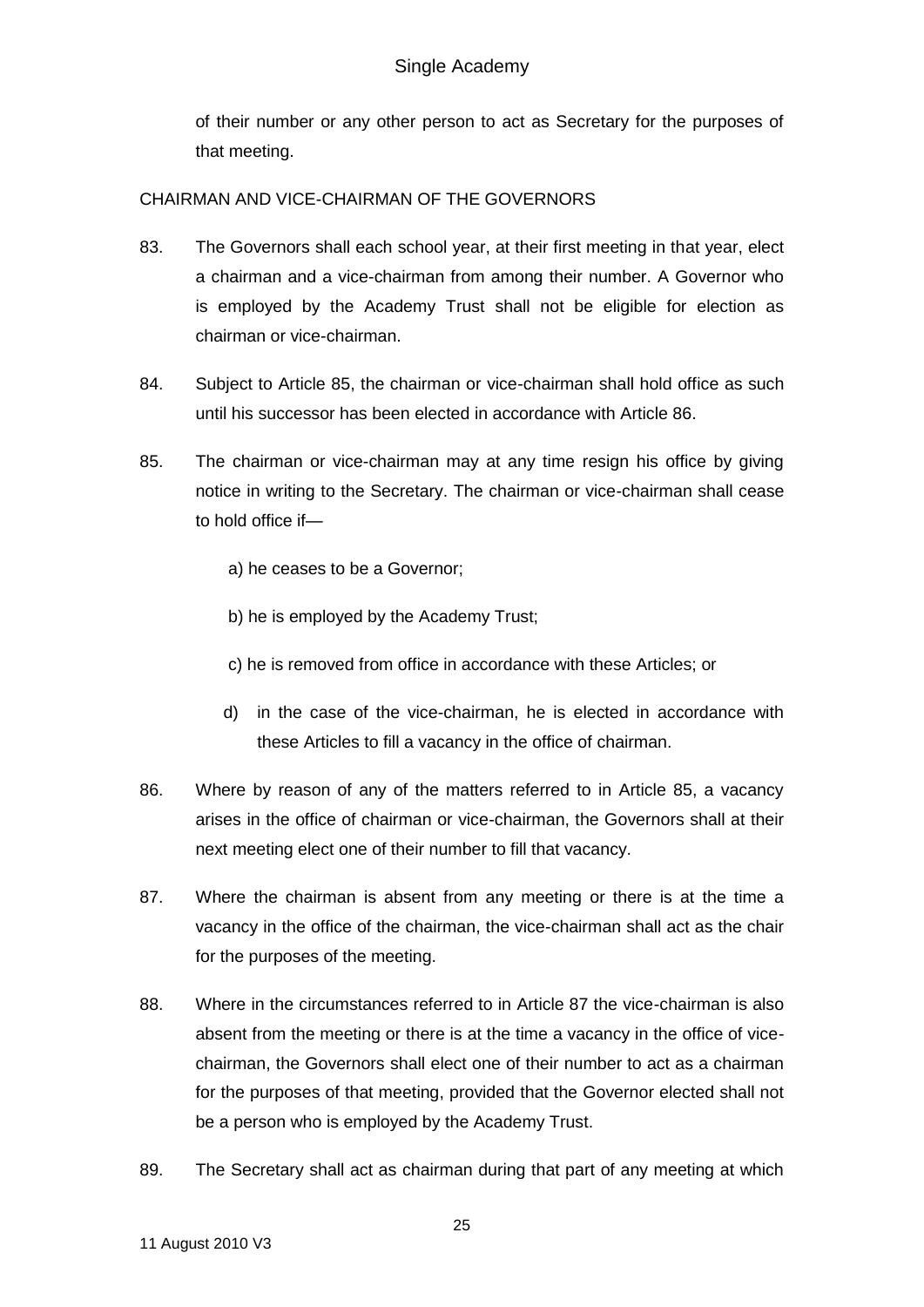the chairman is elected.

- 90. Any election of the chairman or vice-chairman which is contested shall be held by secret ballot.
- 91. The Governors may remove the chairman or vice-chairman from office in accordance with these Articles.
- 92. A resolution to remove the chairman or vice-chairman from office which is passed at a meeting of the Governors shall not have effect unless—

a) it is confirmed by a resolution passed at a second meeting of the Governors held not less than fourteen days after the first meeting; and

b) the matter of the chairman's or vice-chairman's removal from office is specified as an item of business on the agenda for each of those meetings.

93. Before the Governors resolve at the relevant meeting on whether to confirm the resolution to remove the chairman or vice-chairman from office, the Governor or Governors proposing his removal shall at that meeting state their reasons for doing so and the chairman or vice-chairman shall be given an opportunity to make a statement in response.

## POWERS OF GOVERNORS

- 94. Subject to provisions of the Companies Act 2006, the Articles and to any directions given by special resolution, the business of the Academy Trust shall be managed by the Governors who may exercise all the powers of the Academy Trust. No alteration of the Articles and no such direction shall invalidate any prior act of the Governors which would have been valid if that alteration had not been made or that direction had not been given. The powers given by this Article shall not be limited by any special power given to the Governors by the Articles and a meeting of Governors at which a quorum is present may exercise all the powers exercisable by the Governors.
- 95. In addition to all powers hereby expressly conferred upon them and without detracting from the generality of their powers under the Articles the Governors shall have the following powers, namely: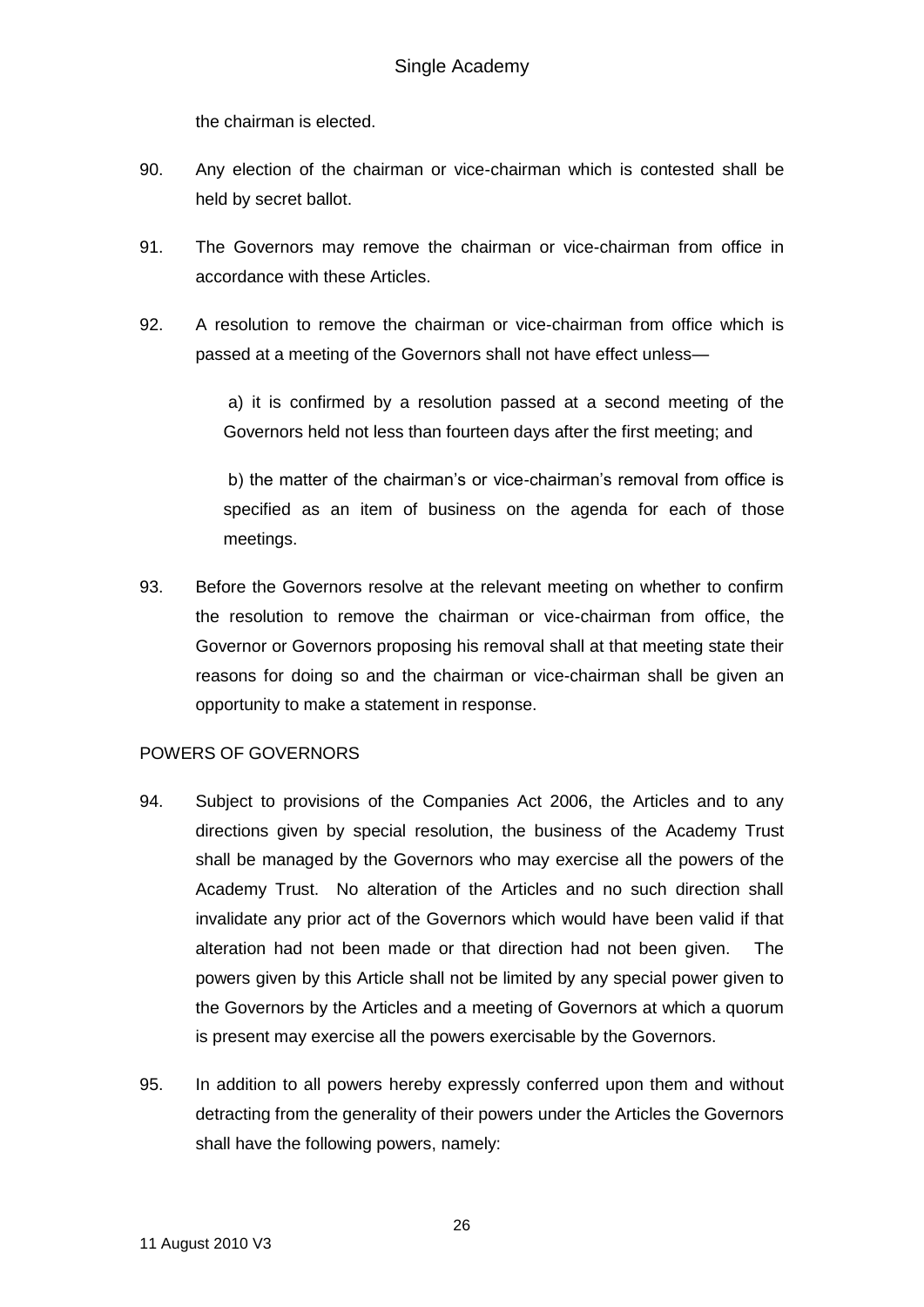a) to expend the funds of the Academy Trust in such manner as they shall consider most beneficial for the achievement of the Object and to invest in the name of the Academy Trust such part of the funds as they may see fit and to direct the sale or transposition of any such investments and to expend the proceeds of any such sale in furtherance of the Object; and

b) to enter into contracts on behalf of the Academy Trust.

- 96. In the exercise of their powers and functions, the Governors may consider any advice given by the Head Teacher and any other executive officer.
- 97. Any bank account in which any money of the Academy Trust is deposited shall be operated by the Governors in the name of the Academy Trust. All cheques and orders for the payment of money from such an account shall be signed by at least two signatories authorised by the Governors.

# CONFLICTS OF INTEREST

- 98. Any Governor who has or can have any direct or indirect duty or personal interest (including but not limited to any Personal Financial Interest) which conflicts or may conflict with his duties as a Governor shall disclose that fact to the Governors as soon as he becomes aware of it. A Governor must absent himself from any discussions of the Governors in which it is possible that a conflict will arise between his duty to act solely in the interests of the Academy Trust and any duty or personal interest (including but not limited to any Personal Financial Interest).
- 99. For the purpose of Article 98, a Governor has a Personal Financial Interest in the employment or remuneration of, or the provision of any other benefit to, that Governor as permitted by and as defined by articles **6.5-6.9** .

## THE MINUTES

100. The minutes of the proceedings of a meeting of the Governors shall be drawn up and entered into a book kept for the purpose by the person acting as Secretary for the purposes of the meeting; and shall be signed (subject to the approval of the Governors) at the same or next subsequent meeting by the person acting as chairman thereof. The minutes shall include a record of: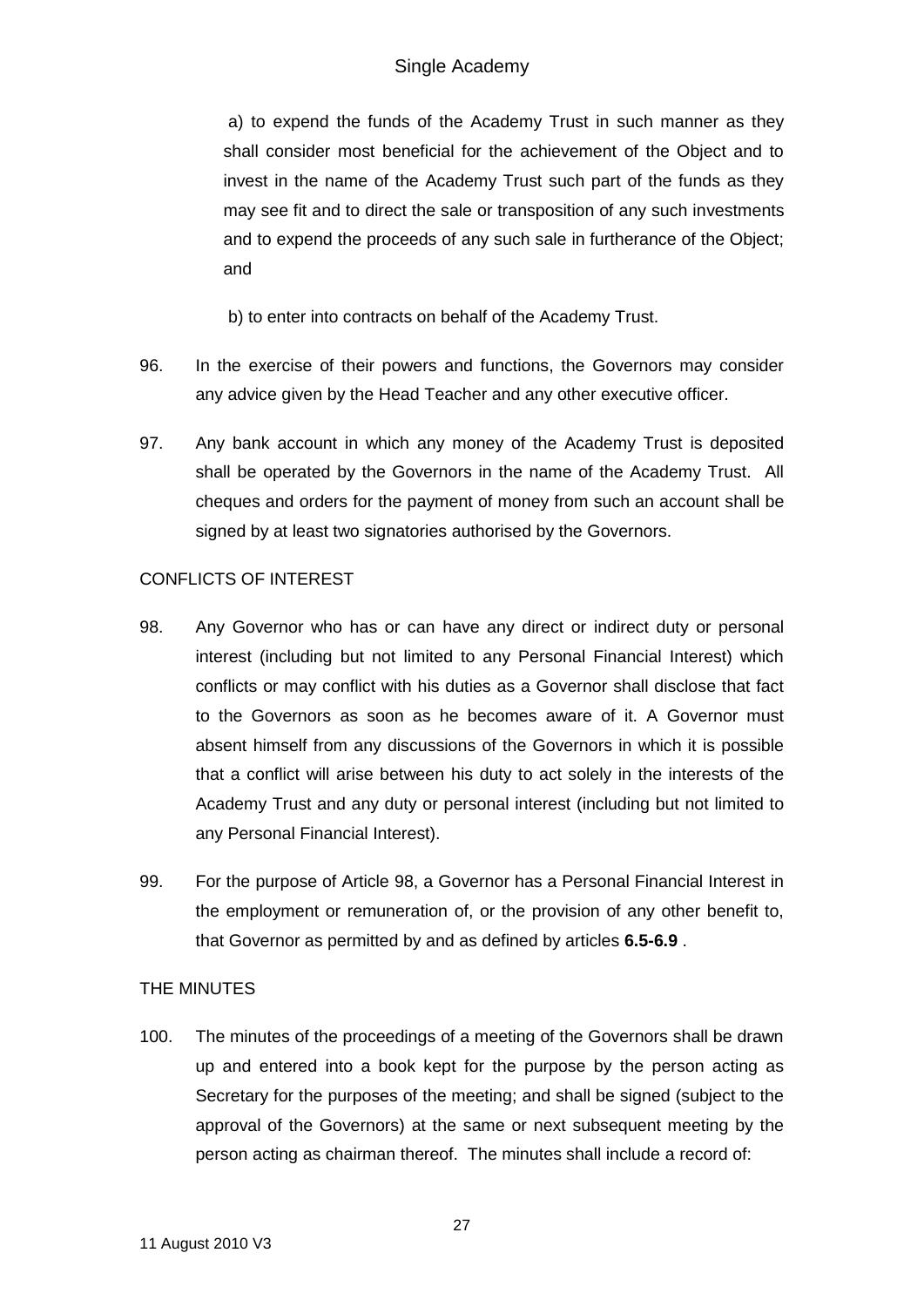a) all appointments of officers made by the Governors; and

b) all proceedings at meetings of the Academy Trust and of the Governors and of committees of Governors including the names of the Governors present at each such meeting.

### **COMMITTEES**

101. Subject to these Articles, the Governors may establish any committee. Subject to these Articles, the constitution, membership and proceedings of any committee shall be determined by the Governors. The establishment, terms of reference, constitution and membership of any committee of the Governors shall be reviewed at least once in every twelve months. The membership of any committee of the Governors may include persons who are not Governors, provided that a majority of members of any such committee shall be Governors. The Governors may determine that some or all of the members of a committee who are not Governors shall be entitled to vote in any proceedings of the committee. No vote on any matter shall be taken at a meeting of a committee of the Governors unless the majority of members of the committee present are Governors.

#### DELEGATION

- 102. The Governors may delegate to any Governor, committee, the Head Teacher or any other holder of an executive office, such of their powers or functions as they consider desirable to be exercised by them. Any such delegation may be made subject to any conditions the Governors may impose and may be revoked or altered.
- 103. Where any power or function of the Governors is exercised by any committee, any Governor, Head Teacher or any other holder of an executive office, that person or committee shall report to the Governors in respect of any action taken or decision made with respect to the exercise of that power or function at the meeting of the Governors immediately following the taking of the action or the making of the decision.

#### HEAD TEACHER

104. The Governors shall appoint the Head Teacher The Governors may delegate such powers and functions as they consider are required by the Head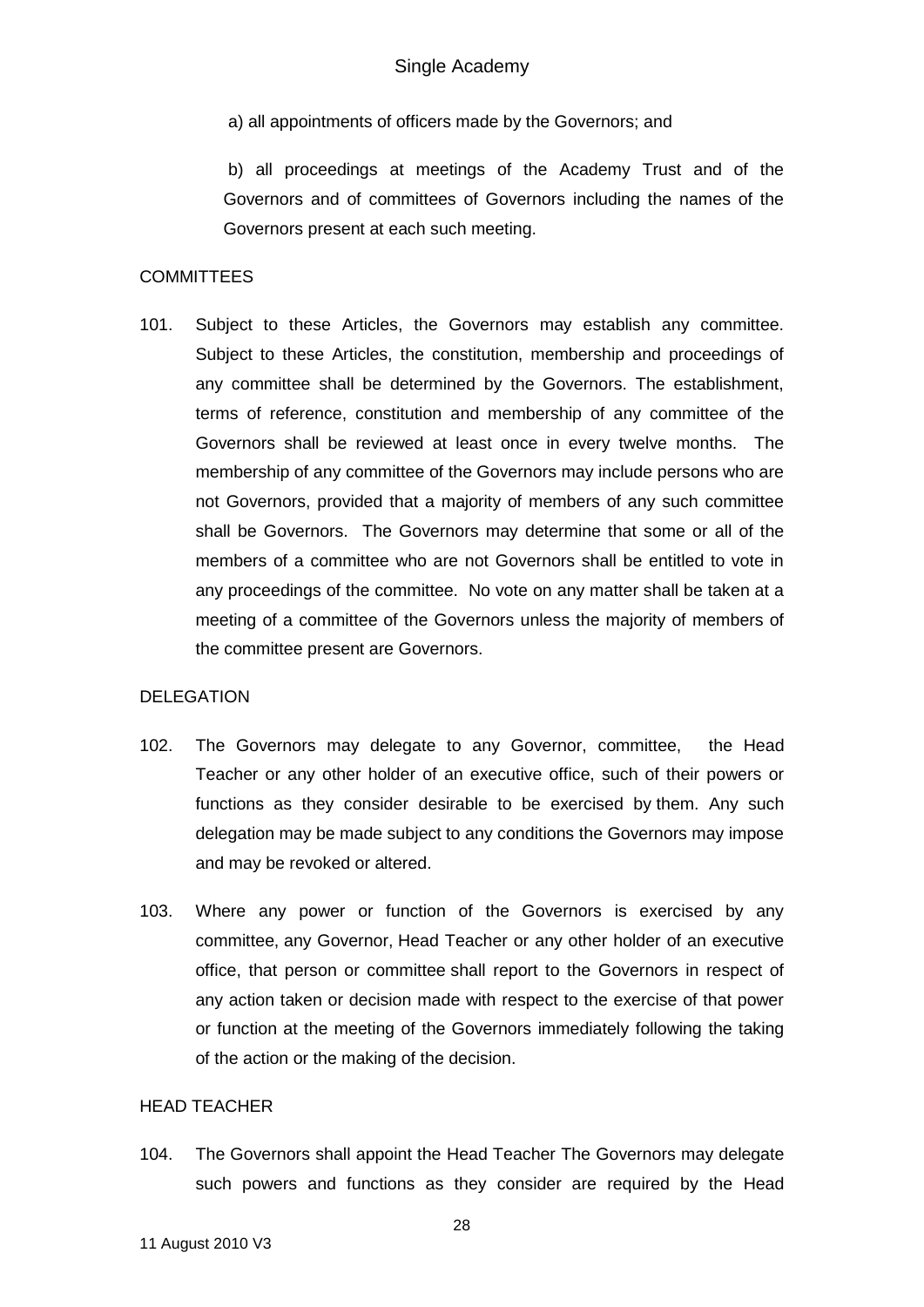Teacher for the internal organisation, management and control of the Academy (including the implementation of all policies approved by the Governors and for the direction of the teaching and curriculum at the Academy).

### MEETINGS OF THE GOVERNORS

- 105. Subject to these Articles, the Governors may regulate their proceedings as they think fit.
- 106. The Governors shall hold at least three meetings in every school year. Meetings of the Governors shall be convened by the Secretary. In exercising his functions under this Article the Secretary shall comply with any direction—

a) given by the Governors; or

b) given by the chairman of the Governors or, in his absence or where there is a vacancy in the office of chairman, the vice-chairman of the Governors, so far as such direction is not inconsistent with any direction given as mentioned in (a).

- 107. Any three Governors may, by notice in writing given to the Secretary, requisition a meeting of the Governors; and it shall be the duty of the Secretary to convene such a meeting as soon as is reasonably practicable.
- 108. Each Governor shall be given at least seven clear days before the date of a meeting –

a) notice in writing thereof, signed by the Secretary, and sent to each Governor at the address provided by each Governor from time to time; and

b) a copy of the agenda for the meeting;

provided that where the chairman or, in his absence or where there is a vacancy in the office of chairman, the vice-chairman, so determines on the ground that there are matters demanding urgent consideration, it shall be sufficient if the written notice of a meeting, and the copy of the agenda thereof are given within such shorter period as he directs.

109. The convening of a meeting and the proceedings conducted thereat shall not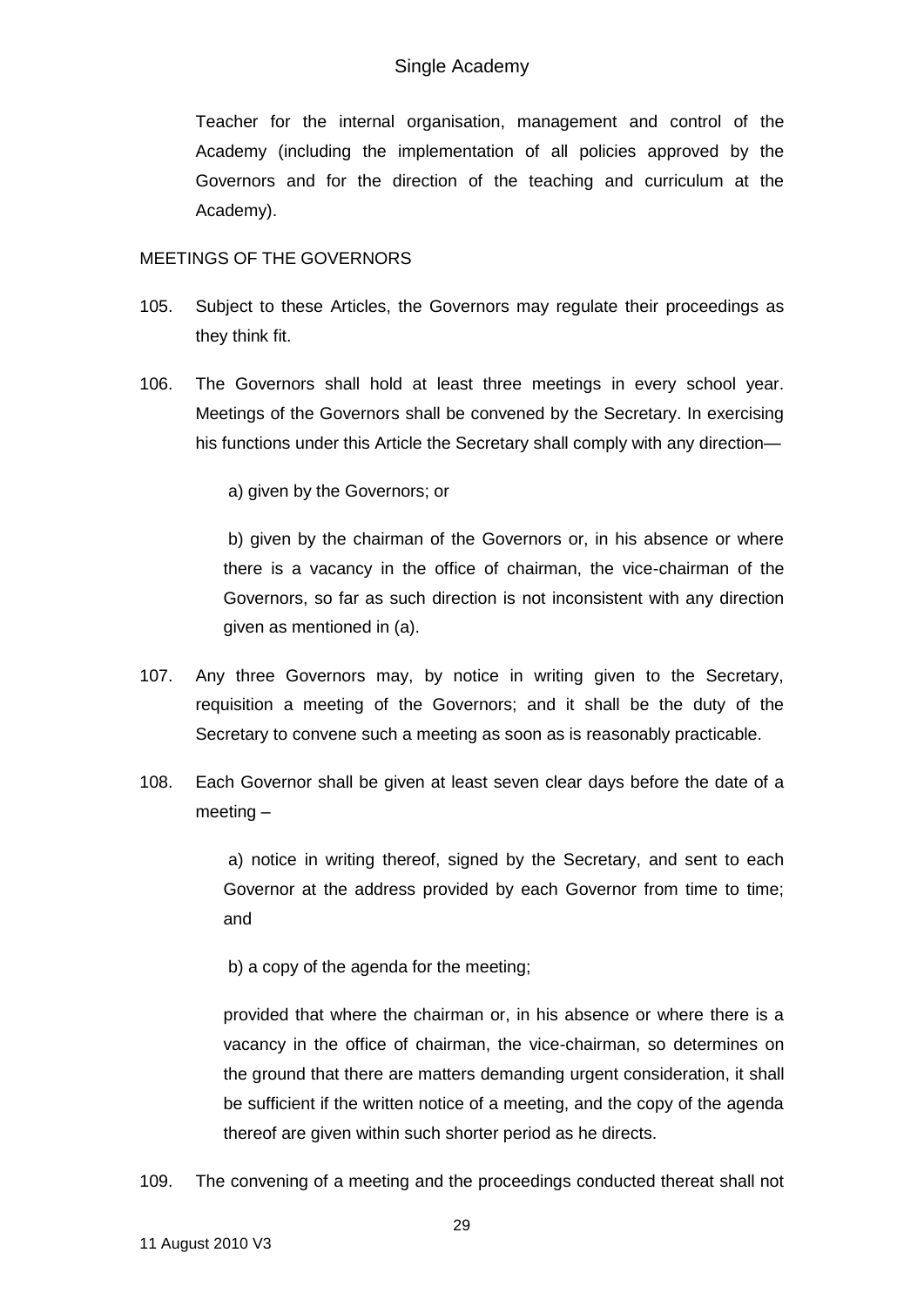be invalidated by reason of any individual not having received written notice of the meeting or a copy of the agenda thereof.

- 110. A resolution to rescind or vary a resolution carried at a previous meeting of the Governors shall not be proposed at a meeting of the Governors unless the consideration of the rescission or variation of the previous resolution is a specific item of business on the agenda for that meeting.
- 111. A meeting of the Governors shall be terminated forthwith if-
	- (a) the Governors so resolve; or
	- (b) the number of Governors present ceases to constitute a quorum for a meeting of the Governors in accordance with Article 114 , subject to Article 116 .
- 112. Where in accordance with Article 111 a meeting is not held or is terminated before all the matters specified as items of business on the agenda for the meeting have been disposed of, a further meeting shall be convened by the Secretary as soon as is reasonably practicable, but in any event within seven days of the date on which the meeting was originally to be held or was so terminated.
- 113. Where the Governors resolve in accordance with Article 111 to adjourn a meeting before all the items of business on the agenda have been disposed of, the Governors shall before doing so determine the time and date at which a further meeting is to be held for the purposes of completing the consideration of those items, and they shall direct the Secretary to convene a meeting accordingly.
- 114. Subject to Article 116 the quorum for a meeting of the Governors, and any vote on any matter thereat, shall be any three Governors, or, where greater, any one third (rounded up to a whole number) of the total number of Governors holding office at the date of the meeting. If the Secretary of State has appointed Additional or Further Governors then a majority of the quorum must be made up of Additional or Further Governors.
- 115. The Governors may act notwithstanding any vacancies in their number, but, if the numbers of Governors is less than the number fixed as the quorum, the continuing Governors may act only for the purpose of filling vacancies or of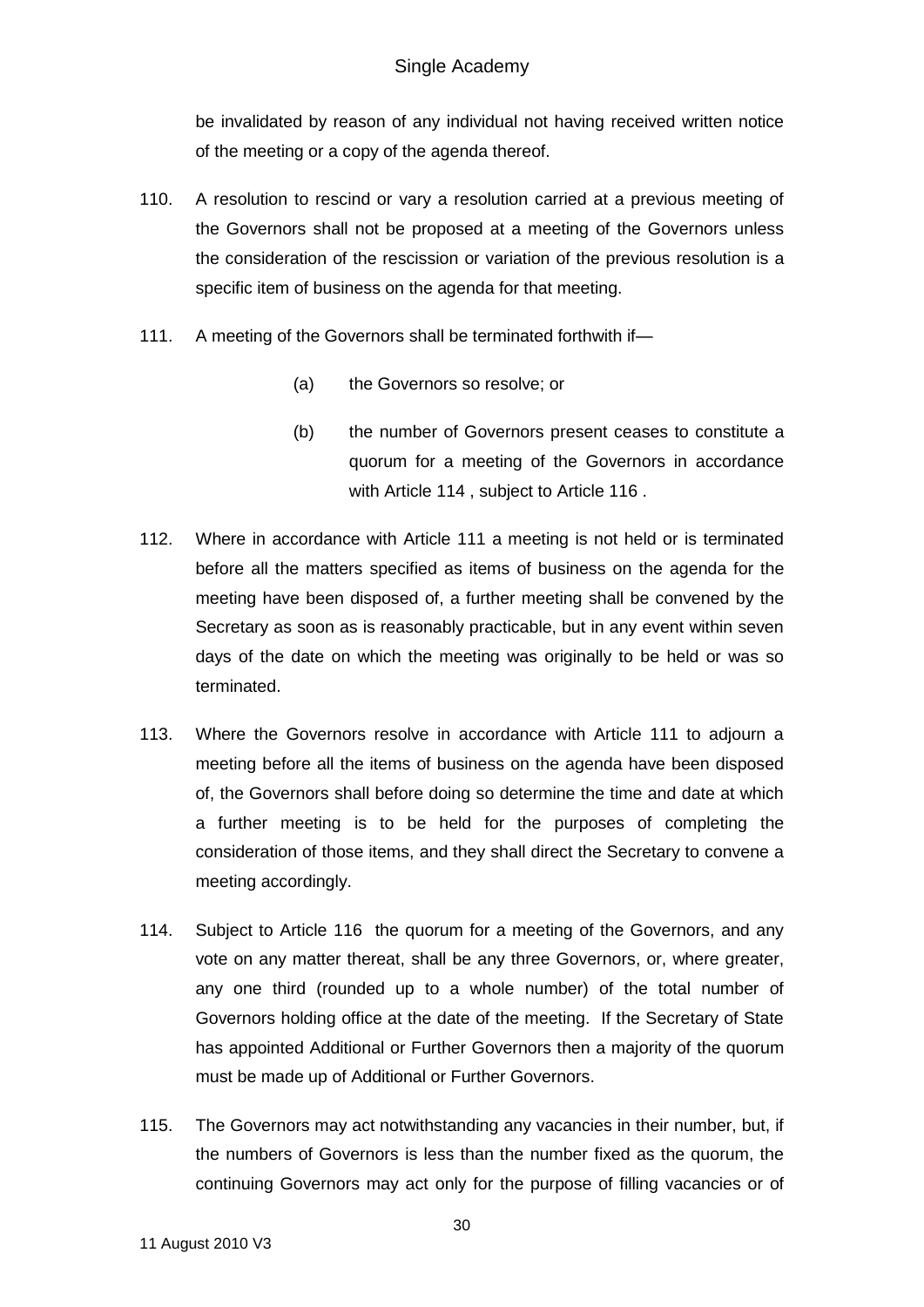calling a general meeting.

- 116. The quorum for the purposes of
	- a. appointing a Parent Governor under Article 57;
	- b. any vote on the removal of a Governor in accordance with Article 67;
	- c. any vote on the removal of the chairman of the Governors in accordance with Article 91;

shall be any two-thirds (rounded up to a whole number) of the persons who are at the time Governors entitled to vote on those respective matters.

- 117. Subject to these Articles, every question to be decided at a meeting of the Governors shall be determined by a majority of the votes of the Governors present and voting on the question. Every Governor shall have one vote.
- 118. Subject to Article 114-116, where there is an equal division of votes, the chairman of the meeting shall have a casting vote in addition to any other vote he may have.
- 119. The proceedings of the Governors shall not be invalidated by
	- a. any vacancy among their number; or
	- b. any defect in the election, appointment or nomination of any Governor.
- 120. A resolution in writing, signed by all the Governors entitled to receive notice of a meeting of Governors or of a committee of Governors, shall be valid and effective as if it had been passed at a meeting of Governors or (as the case may be) a committee of Governors duly convened and held. Such a resolution may consist of several documents in the same form, each signed by one or more of the Governors.
- 121. Subject to Article 122, the Governors shall ensure that a copy of:
	- a. the agenda for every meeting of the Governors;
	- b. the draft minutes of every such meeting, if they have been approved by the person acting as chairman of that meeting;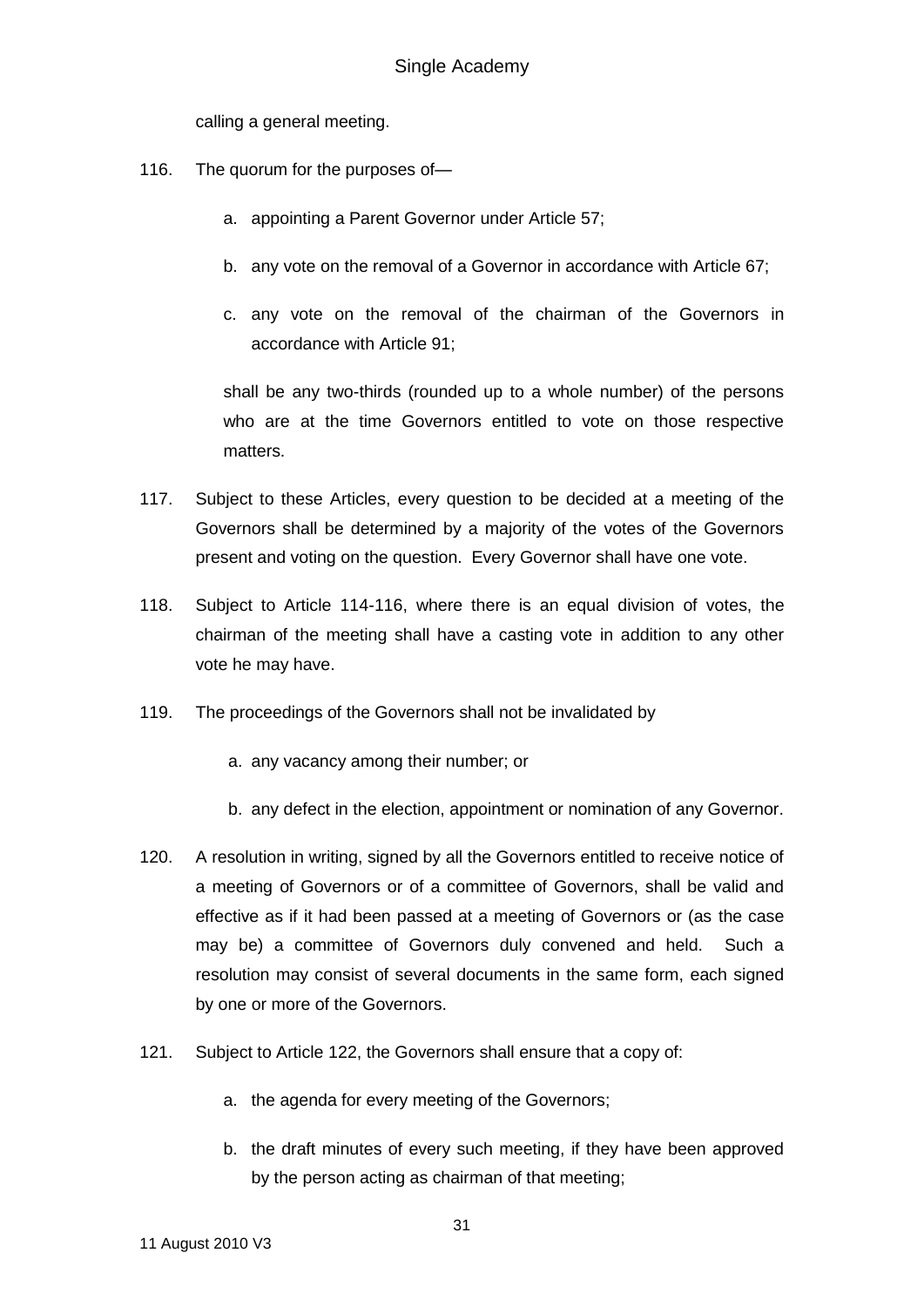- c. the signed minutes of every such meeting; and
- d. any report, document or other paper considered at any such meeting,

are, as soon as is reasonably practicable, made available at the Academy to persons wishing to inspect them.

122. There may be excluded from any item required to be made available in pursuance of Article 121, any material relating to—

> a. a named teacher or other person employed, or proposed to be employed, at the Academy;

b. a named pupil at, or candidate for admission to, the Academy; and

c. any matter which, by reason of its nature, the Governors are satisfied should remain confidential.

123. Any Governor shall be able to participate in meetings of the Governors by telephone or video conference provided that:

> a. he has given notice of his intention to do so detailing the telephone number on which he can be reached and/or appropriate details of the video conference suite from which he shall be taking part at the time of the meeting at least 48 hours before the meeting; and

> b. the Governors have access to the appropriate equipment if after all reasonable efforts it does not prove possible for the person to participate by telephone or video conference the meeting may still proceed with its business provided it is otherwise quorate.

## PATRONS AND HONORARY OFFICERS

124. The Governors may from time to time appoint any person whether or not a Member of the Academy Trust to be a patron of the Academy Trust or to hold any honorary office and may determine for what period he is to hold such office.

## THE SEAL

125. The seal, if any, shall only be used by the authority of the Governors or of a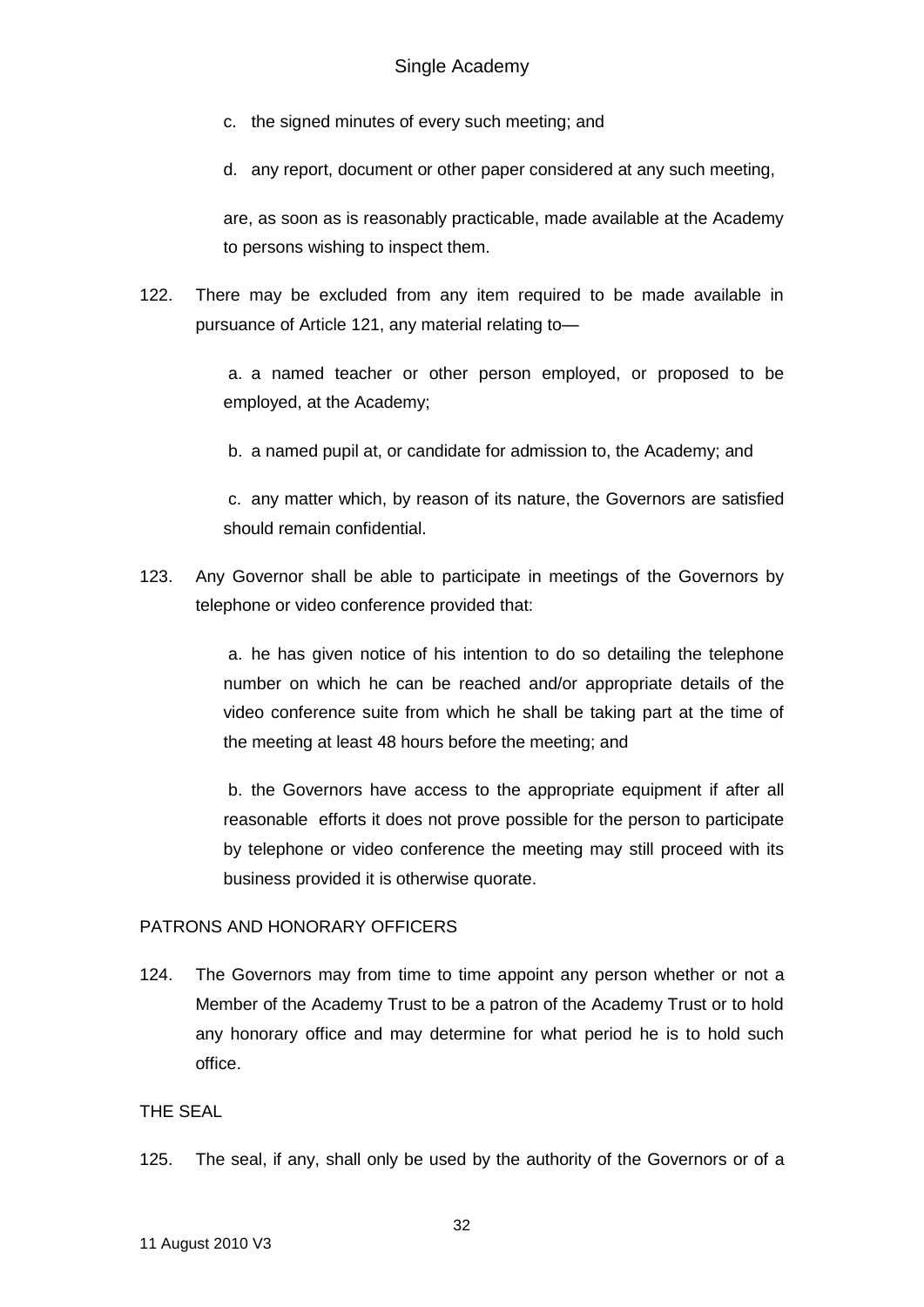committee of Governors authorised by the Governors. The Governors may determine who shall sign any instrument to which the seal is affixed and unless otherwise so determined it shall be signed by a Governor and by the Secretary or by a second Governor.

### ACCOUNTS

126. Accounts shall be prepared in accordance with the relevant Statement of Recommended Practice as if the Academy Trust was a non-exempt charity and Parts 15 and 16 of the Companies Act 2006 and shall file these with the Secretary of State and the Principal Regulator by 31 December each Academy Financial Year.

### ANNUAL REPORT

127. The Governors shall prepare its Annual Report in accordance with the Statement of Recommended Practice as if the Academy Trust was a nonexempt charity and shall file this with the Secretary of State and the Principal Regulator by 31 December each Academy Financial Year.

### ANNUAL RETURN

128. The Governors shall comply with their obligations under Part 24 of the Companies Act 2006 (or any statutory re-enactment or modification of that Act) with regard to the preparation of an annual return to the Registrar of Companies and in accordance with the Statement of Recommended Practice as if the Academy Trust was a non-exempt charity and to the Secretary of State and the Principal Regulator by 31 December each Academy Financial Year.

### **NOTICES**

- 129. Any notice to be given to or by any person pursuant to the Articles (other than a notice calling a meeting of the Governors) shall be in writing or shall be given using electronic communications to an address for the time being notified for that purpose to the person giving the notice. In these Articles, "Address" in relation to electronic communications, includes a number or address used for the purposes of such communications.
- 130. A notice may be given by the Academy Trust to a Member either personally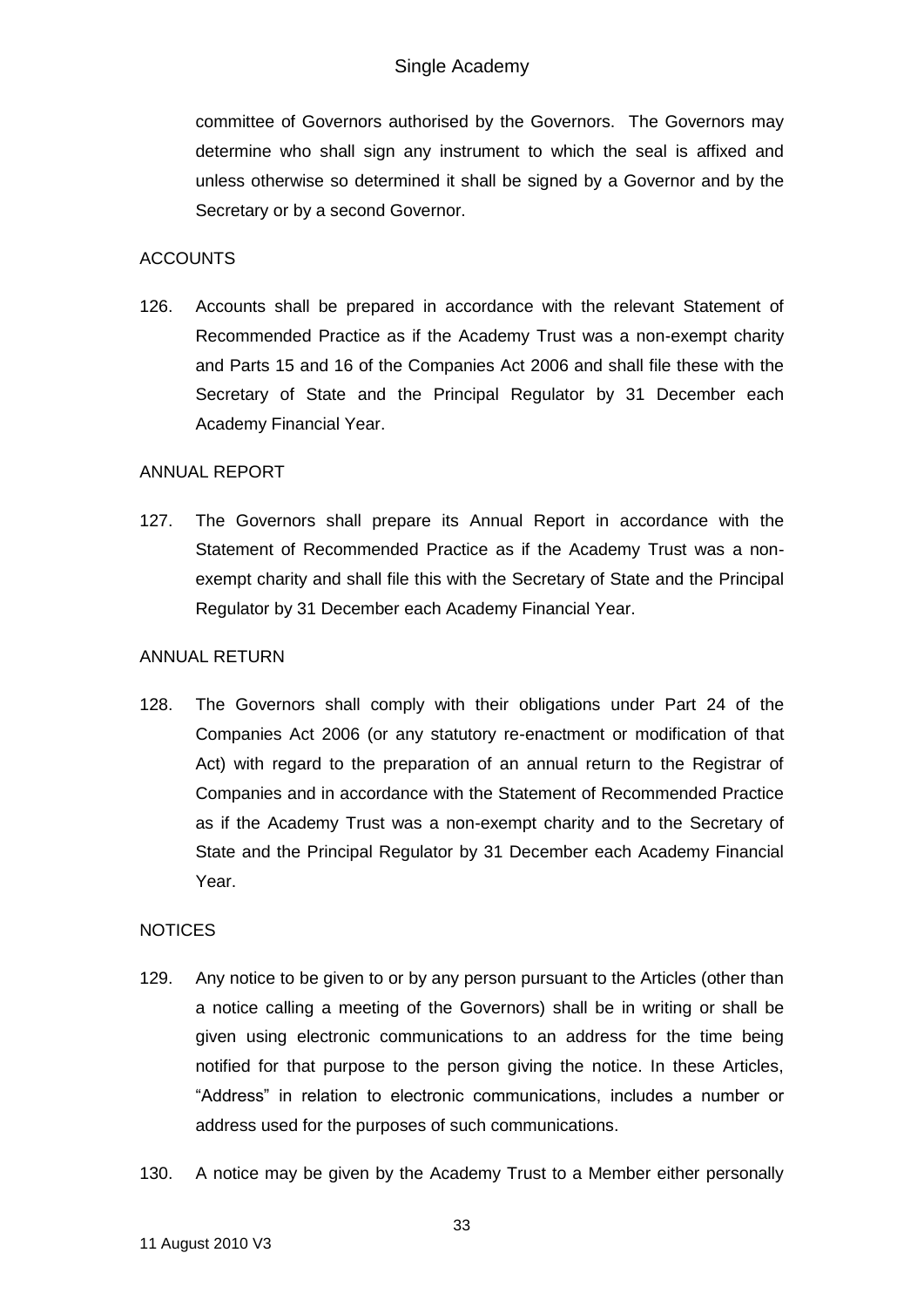or by sending it by post in a prepaid envelope addressed to the Member at his registered address or by leaving it at that address or by giving it using electronic communications to an address for the time being notified to the Academy Trust by the Member. A Member whose registered address is not within the United Kingdom and who gives to the Academy Trust an address within the United Kingdom at which notices may be given to him, or an address to which notices may be sent using electronic communications, shall be entitled to have notices given to him at that address, but otherwise no such Member shall be entitled to receive any notice from the Academy Trust.

- 131. A Member present, either in person or by proxy, at any meeting of the Academy Trust shall be deemed to have received notice of the meeting and, where necessary, of the purposes for which it was called.
- 132. Proof that an envelope containing a notice was properly addressed, prepaid and posted shall be conclusive evidence that the notice was given. Proof that a notice contained in an electronic communication was sent in accordance with guidance issued by the Institute of Chartered Secretaries and Administrators shall be conclusive evidence that the notice was given. A notice shall be deemed to be given at the expiration of 48 hours after the envelope containing it was posted or, in the case of a notice contained in an electronic communication, at the expiration of 48 hours after the time it was sent.

### INDEMNITY

133. Subject to the provisions of the Companies Act 2006 every Governor or other officer or auditor of the Academy Trust shall be indemnified out of the assets of the Academy Trust against any liability incurred by him in that capacity in defending any proceedings, whether civil or criminal, in which judgment is given in favour or in which he is acquitted or in connection with any application in which relief is granted to him by the court from liability for negligence, default, breach of duty or breach of trust in relation to the affairs of the Academy Trust.

### RULES

134. The Governors may from time to time make such rules or bye laws as they may deem necessary or expedient or convenient for the proper conduct and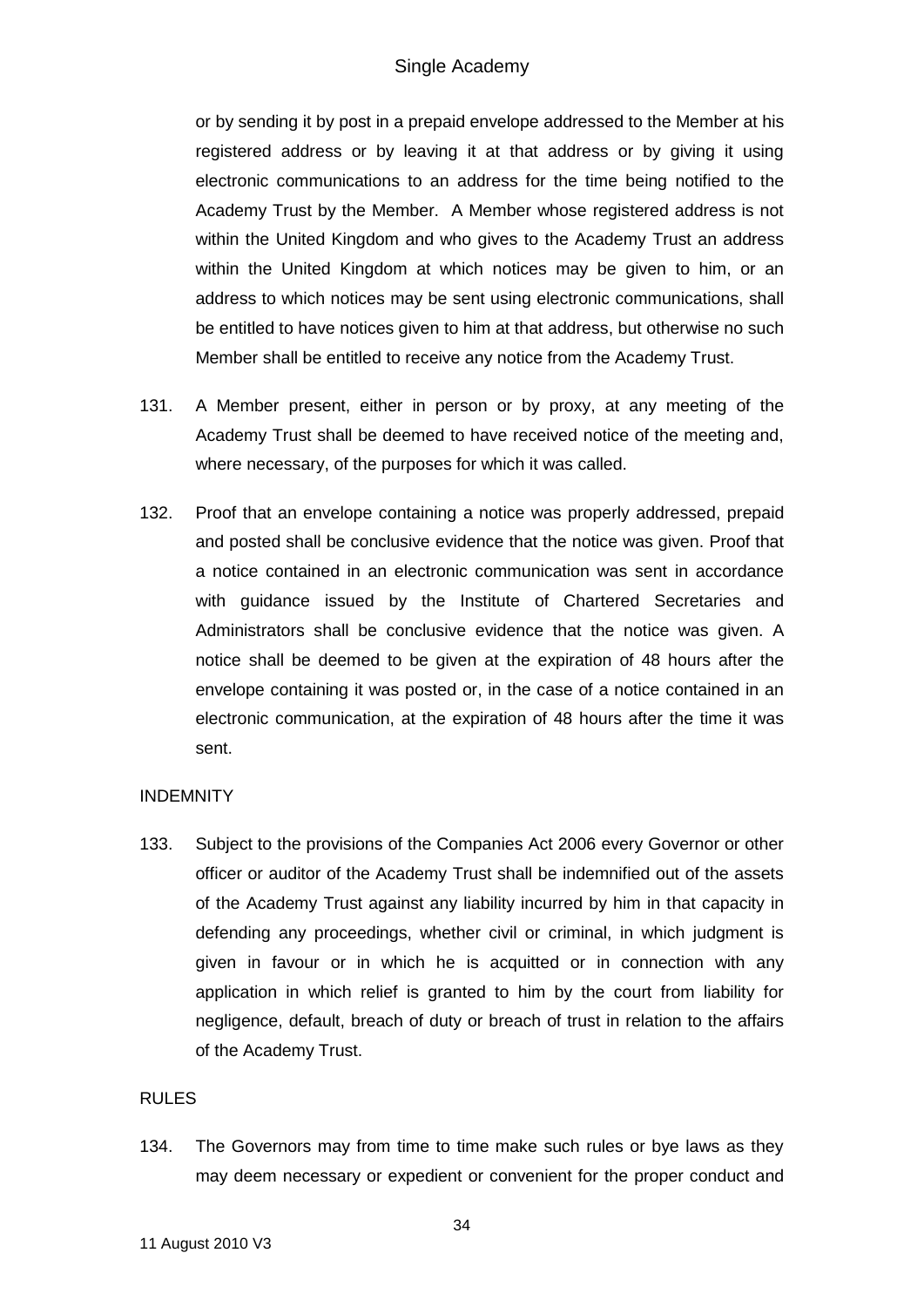## Single Academy

management of the Academy Trust and for purposes of prescribing classes of and conditions of membership, and in particular but without prejudice to the generality of the foregoing, they may by such rules or bye laws regulate:

a. the admission and classification of Members of the Academy Trust (including the admission of organisations to membership) and the rights and privileges of such Members, and the conditions of membership and the terms on which Members may resign or have their membership terminated and the entrance fees, subscriptions and other fees or payments to be made by Members;

b. the conduct of Members of the Academy Trust in relation to one another, and to the Academy Trust's servants;

c. the setting aside of the whole or any part or parts of the Academy Trust's premises at any particular time or times or for any particular purpose or purposes;

d. the procedure at general meetings and meetings of the Governors and committees of the Governors in so far as such procedure is not regulated by the Articles; and

- e. generally, all such matters as are commonly the subject matter of company rules.
- 135. The Academy Trust in general meeting shall have power to alter, add or to repeal the rules or bye laws and the Governors shall adopt such means as they think sufficient to bring to the notice of Members of the Academy Trust all such rules or bye laws, which shall be binding on all Members of the Academy Trust. Provided that no rule or bye law shall be inconsistent with, or shall affect or repeal anything contained in the Articles.

## AVOIDING INFLUENCED COMPANY STATUS

136. Notwithstanding the number of Members from time to time, the maximum aggregate number of votes exercisable by Local Authority Associated Persons shall never exceed 19.9% of the total number of votes exercisable by Members in general meeting and the votes of the other Members having a right to vote at the meeting will be increased on a pro-rata basis.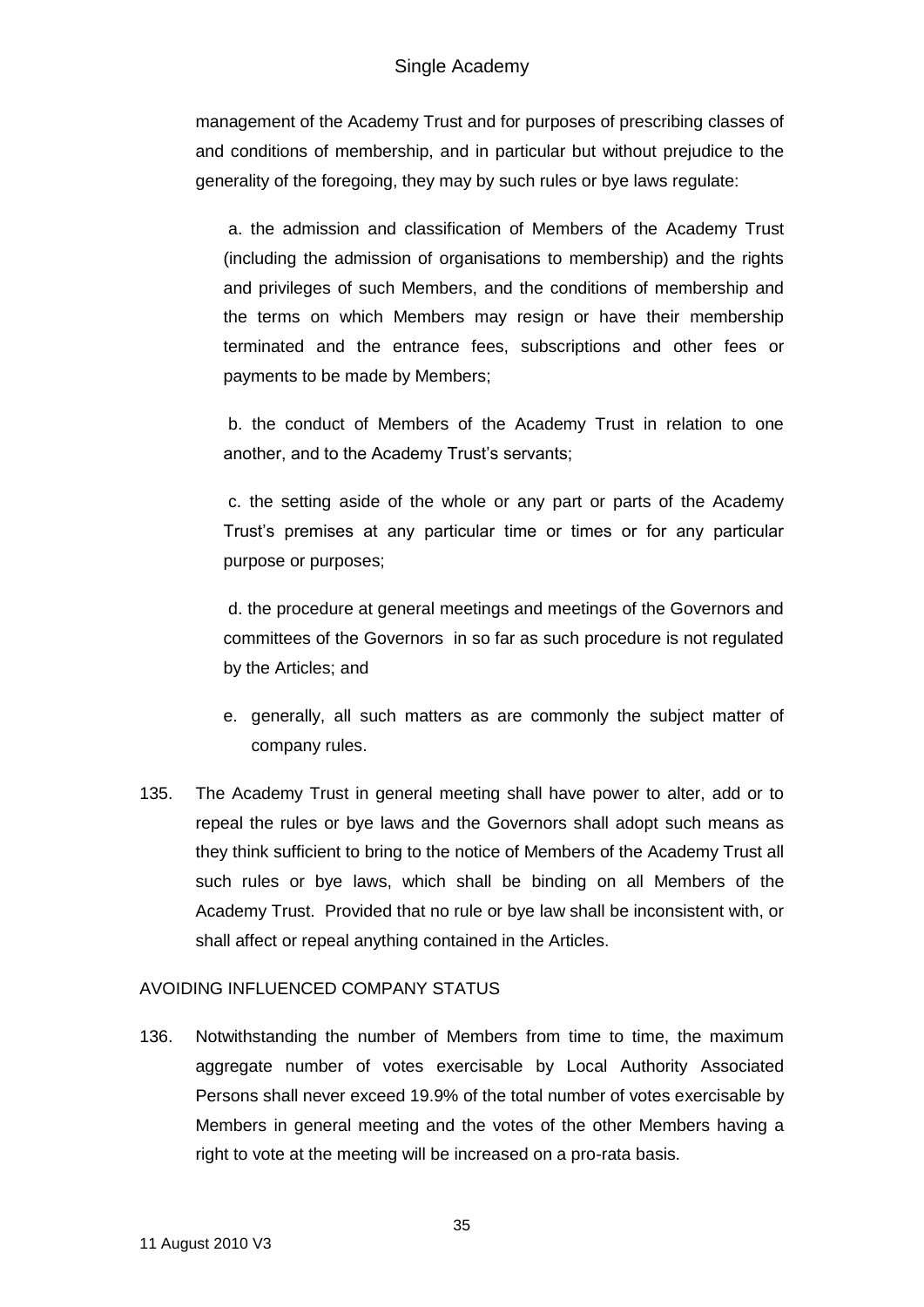- 137. No person who is a Local Authority Associated Person may be appointed as a Governor if, once the appointment had taken effect, the number of Governors who are Local Authority Associated Persons would represent 20% or more of the total number of Governors. Upon any resolution put to the Governors, the maximum aggregate number of votes exercisable by any Governors who are Local Authority Associated Persons shall represent a maximum of 19.9% of the total number of votes cast by the Governors on such a resolution and the votes of the other Governors having a right to vote at the meeting will be increased on a pro-rata basis.
- 138. No person who is a Local Authority Associated Person is eligible to be appointed to the office of Governor unless his appointment to such office is authorised by the local authority to which he is associated.
- 139. If at the time of either his becoming a Member of the Academy Trust or his first appointment to office as a Governor any Member or Governor was not a Local Authority Associated Person but later becomes so during his membership or tenure as a Governor he shall be deemed to have immediately resigned his membership and/or resigned from his office as a Governor as the case may be.
- 140. If at any time the number of Governors or Members who are also Local Authority Associated Persons would (but for Articles 136 to 139 inclusive) represent 20% or more of the total number of Governors or Members (as the case may be) then a sufficient number of the Governors or Members (as the case may be) who are Local Authority Associated Persons shall be deemed to have resigned as Governors or Members (as the case may be) immediately before the occurrence of such an event to ensure that at all times the number of such Governors or Members (as the case may be) is never equal to or greater than 20% of the total number of Governors or Members (as the case may be). Governors or Members (as the case may be) who are Local Authority Associated Persons shall be deemed to have resigned in order of their appointment date the most recently appointed resigning first.
- 141. The Members will each notify the Academy Trust and each other if at any time they believe that the Academy Trust or any of its subsidiaries has become subject to the influence of a local authority (as described in section 69 of the Local Government and Housing Act).